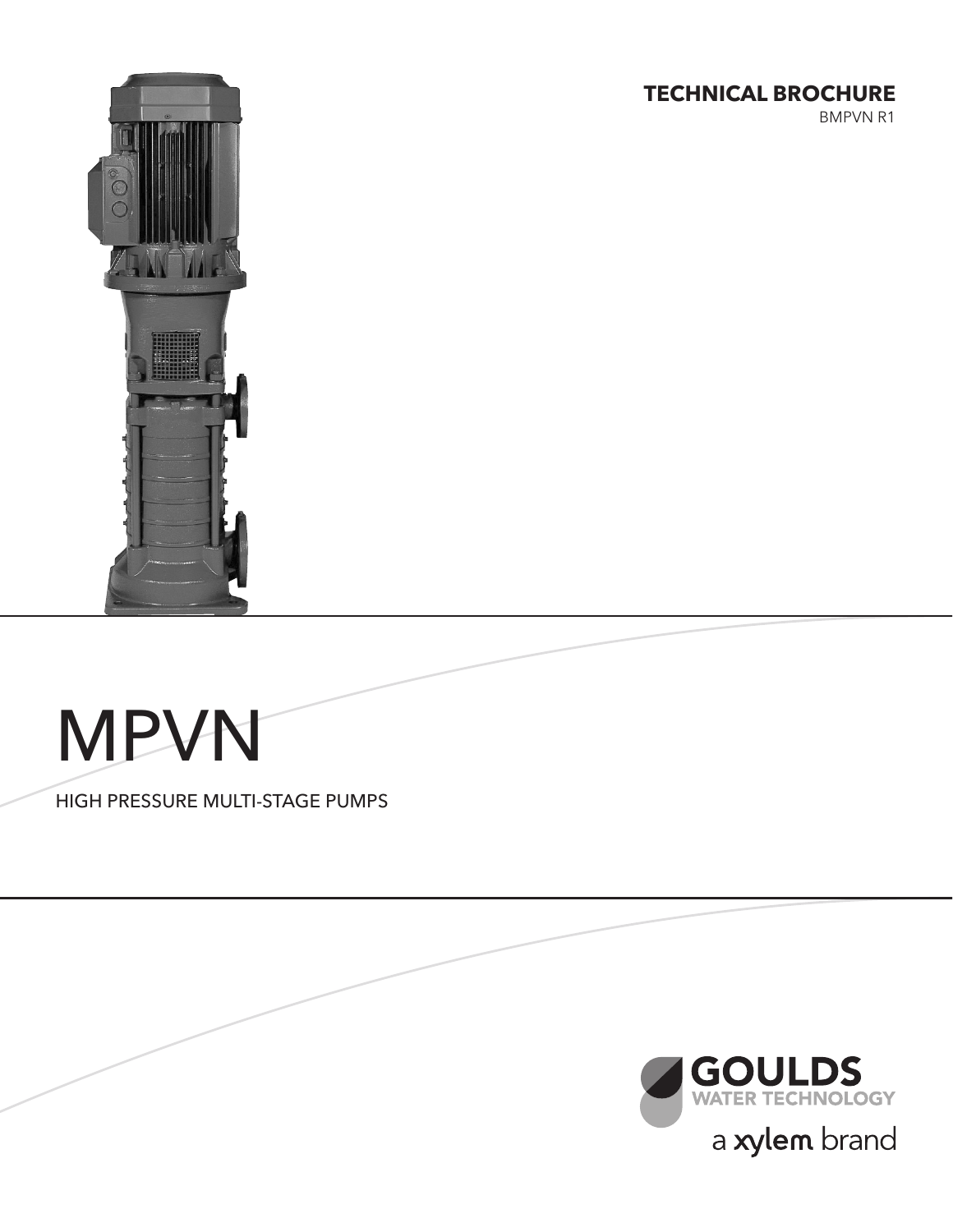# Goulds Water Technology

# Commercial Water

### **A FULL RANGE OF PRODUCT FEATURES**



**The MPVN is manufactured for Goulds Water Technology by Austria Gmbh, formally called Vogel Pumpen, at their plant near Vienna, Austria.**

#### **Performance Range:**

Capacities up to 1500 GPM (340 m<sup>3</sup>/h) Head up to 1640 feet (500 m) Maximum speed up to 3600 RPM

# **Sizes:**

From 11 ⁄2" to 5" discharge.

### **Maximum Temperature:**

280° F (140° C)

#### **Maximum Casing Pressure:**

800 psig (55 bar)

### **Handled Liquids:**

Pure as well as slightly contaminated media such as: Cold and Hot Water **Condensate** Oil Suspensions Acids as well as their watery solutions

### **Applications:**

Water Supply Booster Systems Irrigation Fire Fighting Snow Making Cooling Circuits Boiler Feed **Condensate** District Heating Reverse Osmosis and Ultra Filtration Spray Water Systems Cleaning Systems

#### **Modular System:**

VOGEL Vertical Multistage pumps utilize a modular design concept which maximizes component interchangeability. As such, multiple design configurations can be engineered to meet customer requirements without compromise to repair part inventories. The entire performance range is covered by 4 mechanical sizes that hold 8 different hydraulics.

#### **Hydraulics:**

Closed radial type impellers designed for casing wear rings on both sides. Axial thrust is minimized by balance holes for minimum bearing loads and maximum bearing lifetime. Diffusers separated from stage casings, easily exchangeable. Balanced radial forces, minimum shaft deflection, minimum vibrations.

**HEAVY DUTY DESIGN FOR LONG-TERM OPERATION IN INDUSTRIAL APPLICATIONS.**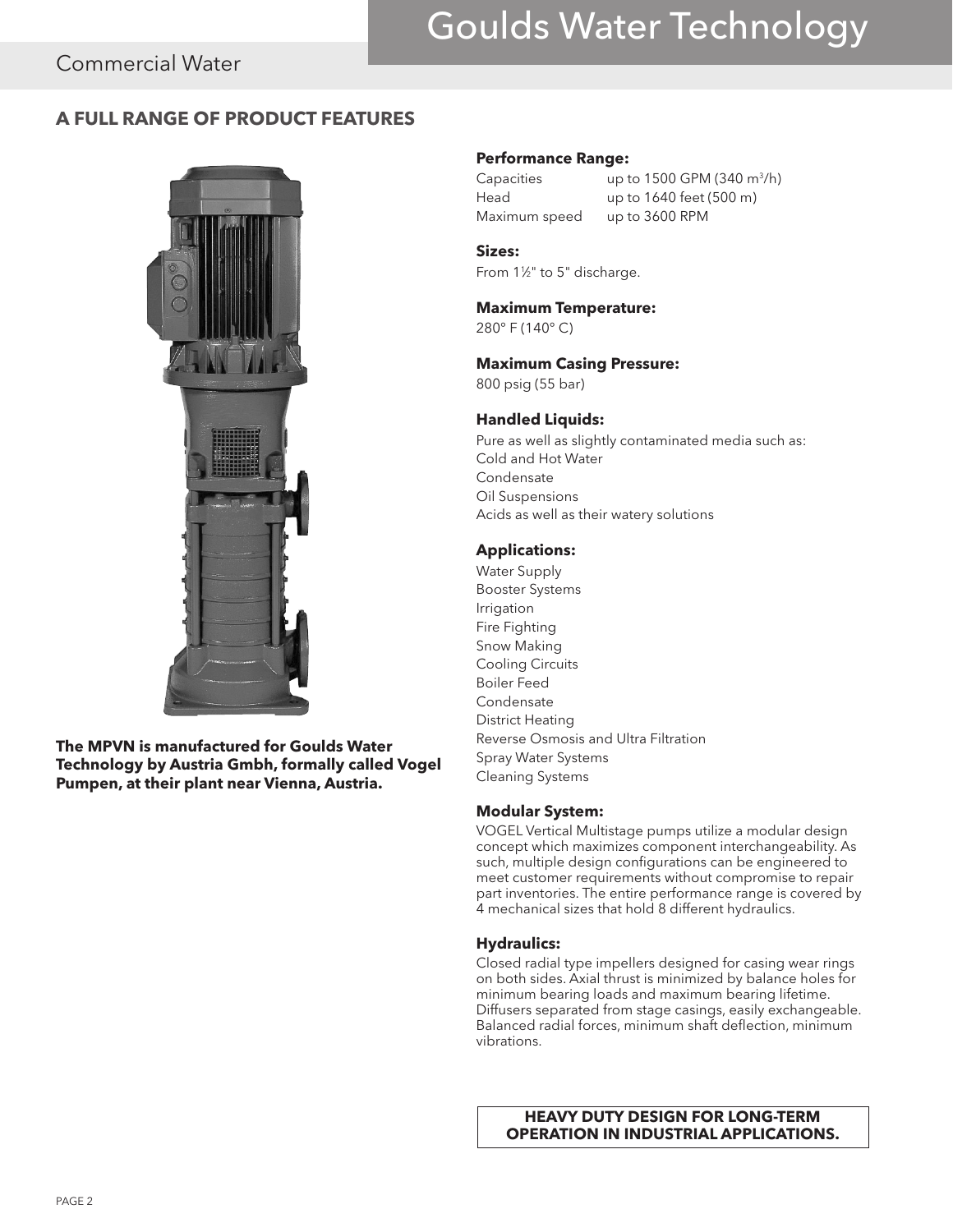# **MPVN LIQUID END NUMBERING SYSTEM**



Complete Pump Consists of: Liquid End, Coupling and Motor.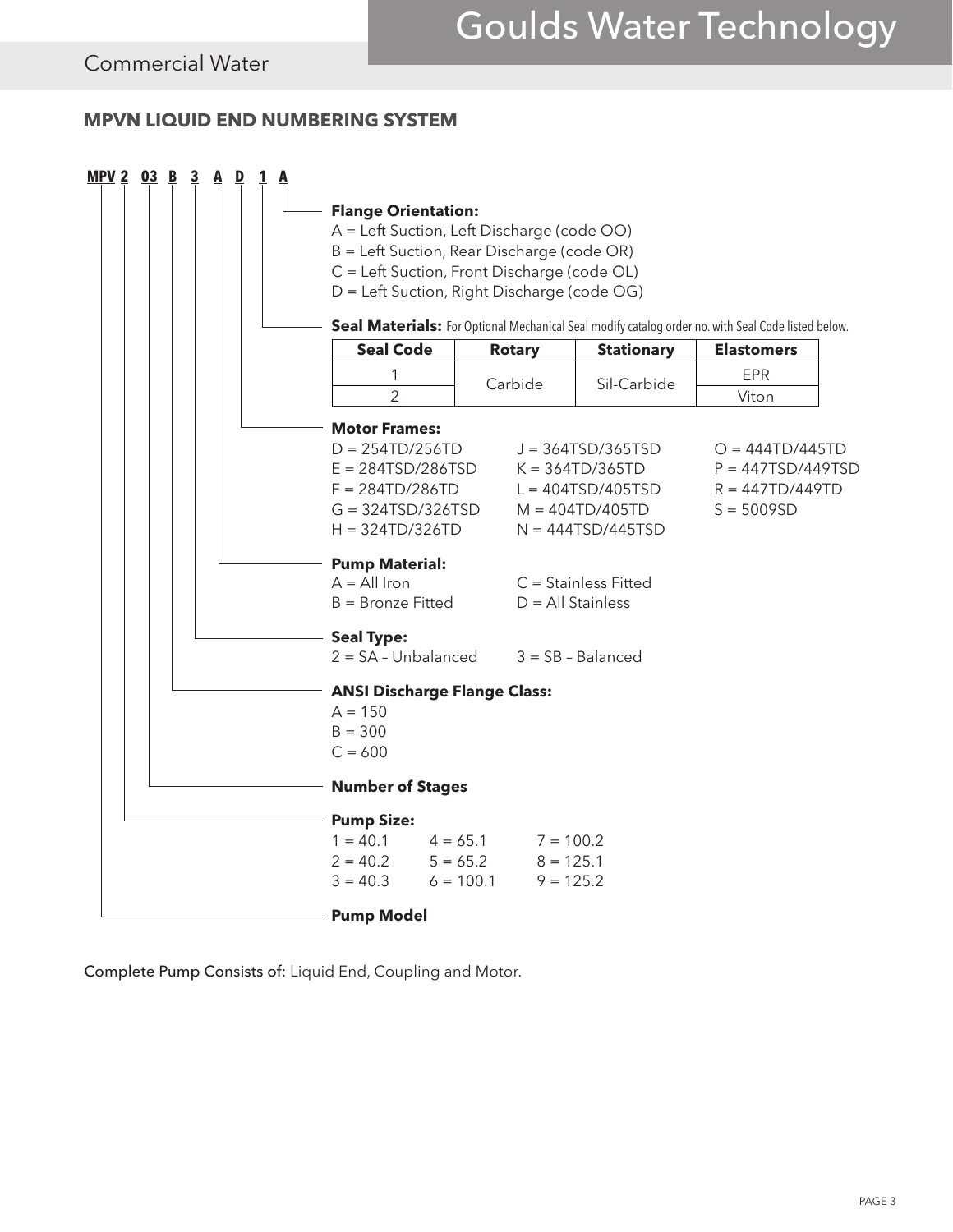# Commercial Water

# Goulds Water Technology

# **MPVN SECTIONAL ASSEMBLY**



### **Type MPVN:**

- Vertical configuration with separate thrust bearing, grease lubrication with grease nipples.
- Standard motor according to NEMA MG1-4.07, D flange mounting.
- Flexible coupling between pump and motor.
- Product lubricated sleeve bearing in suction casing.
- Maintenance friendly design. Shaft sealing maintainable without pump disassembly.

### **Shaft Seal Options:**

### **Mechanical Seal:**

Seal chamber dimensions-comply with ISO 3096. Mechanical seals of all brands that comply with this standard and EN 12756, version "K" can be used without modification of the standard parts.

The taper bore type seal chamber is self venting and guarantees optimum lubrication and cooling of the seal faces.



Single mechanical seal, design SA unbalanced up to a maximum of 250 PSI (16 bar)



Single mechanical seal, design SB balanced up to a maximum of 800 PSI (55 bar)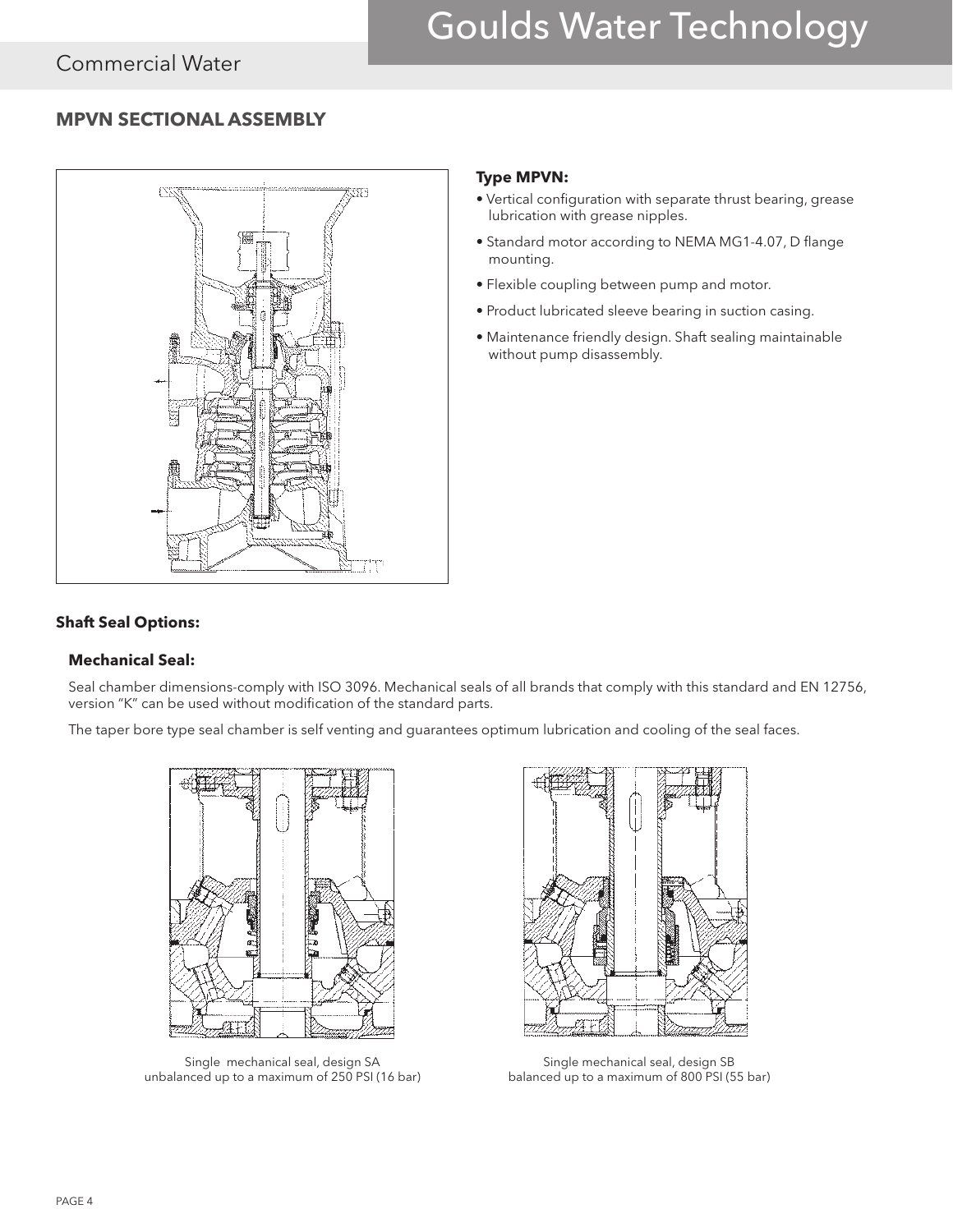### **MPVN PARTS INDEX**

### **Table of Materials**

|          |                                               |                                | <b>Material Code</b>          |                               |                         |
|----------|-----------------------------------------------|--------------------------------|-------------------------------|-------------------------------|-------------------------|
| Pos.     | <b>Index of Part</b>                          | 111                            | 211                           | 311                           | 532                     |
|          |                                               | <b>Cast Iron</b>               | <b>Bronze Fitted</b>          | <b>Stainless Fitted</b>       | All<br><b>Stainless</b> |
| 1        | Impeller                                      | 0.6025                         | 2.1050.01                     | 1.4408                        | 1.4408                  |
| 2, 2/E   | Diffuser                                      | 0.6025                         | 0.6025                        | 0.6025                        | 1.4408                  |
| 3        | Suction casing                                | 0.6025                         | 0.6025                        | 0.6025                        | 1.4408                  |
| 4        | Discharge casing                              | 0.6025<br>(Class 600 - 0.7040) | 0.6025<br>(Class 600 -0.7040) | 0.6025<br>(Class 600 -0.7040) | 1.4408                  |
| 9        | Wear ring                                     | 1)                             | 1)                            | 1)                            | 1.4408                  |
| 8, 12    | Bearing cover                                 | 0.6025                         | 0.6025                        | 0.6025                        | 0.6025                  |
| 18       | Seal cover                                    | 0.6025                         | 0.6025                        | 0.6025                        | 1.4408                  |
| 21       | Bearing bush                                  | G-CuSn16                       | G-CuSn16                      | G-CuSn16                      | PEEK/<br>1.4462         |
| 23, 2444 | Shaft and shaft sleeves                       | 1.4021                         | 1.4021                        | 1.4021                        | 1.4462                  |
| 60       | Intermediate bearing housing,<br>stage casing | 0.6025                         | 0.6025                        | 0.6025                        | 1.4408                  |

1) Upon request of 1.4410 possilble

Elastomers (O-Ring) of EPDM for hot water up to 284°F (140°C) (Pay attention to operation limits and chemical resistance), optional Viton elastomers available.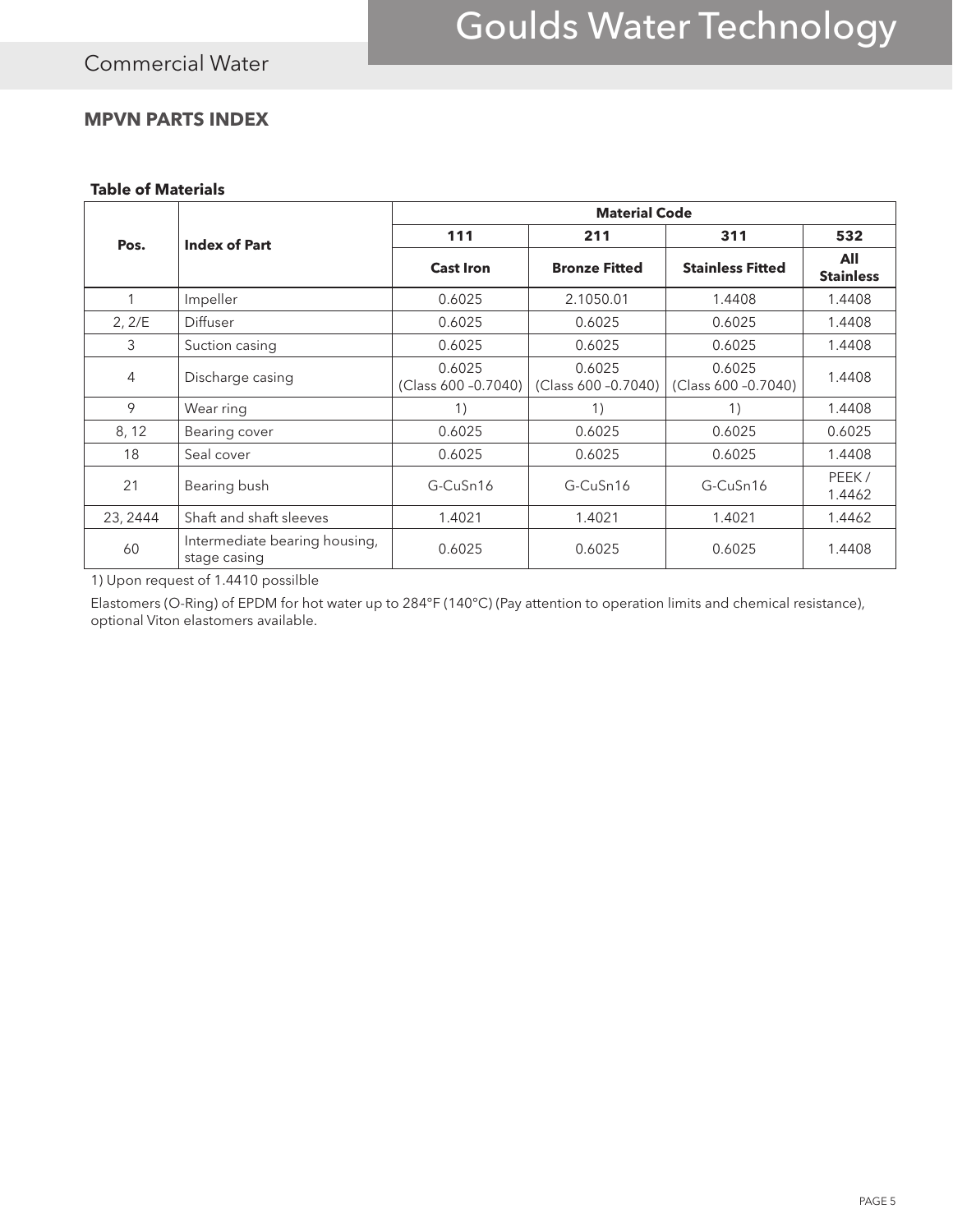# **MPVN MATERIAL SPECIFICATION DIN-ASTM**

| <b>Casted Material Standards</b>  | <b>DIN Designation</b> | <b>DIN</b>                     | <b>ASTM</b>                     | <b>UNS</b> |
|-----------------------------------|------------------------|--------------------------------|---------------------------------|------------|
| Cast Iron                         | EN GJL-250 (GG 25)     | 0.6025                         | A48 Class 30 (general castings) | F12401     |
|                                   |                        |                                | A278 Class 30 (press. castings) |            |
| Ductile Iron                      | EN-GJS-400-18-LT       | 0.7043                         | A395 Grade 60-40-18             | F32800     |
|                                   | EN-GJS-400-15 (GGG 40) | 0.7040                         | A536 Grade 60-40-102            |            |
| Carbon Steel                      | GP 240 GH (GS-C25)     | 1.0619                         | A216 - WCB                      | J03002     |
| Stainless Steel                   | 1.4408                 | 1.4408                         | A351 / A743 / A744 CF-8M3       | J92900     |
|                                   | 1.4410                 | 1.4410                         | A789 / A790 Typ 25071           | S32750     |
| Duplex SS                         | 1.4517                 | 1.4517                         | A351 CD4-MCu                    |            |
| <b>Bronze</b>                     | G - CuSn 10 / CC480K   | 2.1050.01<br>B427 <sup>4</sup> |                                 | C90700     |
| <b>Wrought Material Standards</b> |                        |                                |                                 |            |
| Stainless Steel                   | 1.4021                 | 1.4021                         | A276 Typ 420                    | S42000     |
| Duplex SS                         | 1.4462                 | 1.4462                         | A276 Typ 2205                   | S31803     |
| <b>Fastener Materials (Bolts)</b> |                        |                                |                                 |            |
| Carbon Steel                      | DIN 267 Class 8.8      | 1.7225                         | A193 B7                         | J41400     |
| Stainless Steel                   | A2                     | A2                             | A193 B8                         | S30400     |
| Stainless Steel                   | A4                     | A2                             | A193 Grade B8M                  | S31600     |

➀ only used for casing wear rings ➂ A351/A743 for general applications A744 for several services

➁ less elongation ➃ also available B148/B584

# **COMPARISON OF VARIOUS STANDARDS**

|           | EN (DIN)               | <b>ISO</b>  | <b>BSI (UK)</b> | <b>AISI</b>  | <b>ASTM</b>             | <b>UNS</b>       |
|-----------|------------------------|-------------|-----------------|--------------|-------------------------|------------------|
| 0,6025    | EN-GJL-250 (GG 25)     | 185/Gr. 250 |                 | 1452 Gr. 220 | A 278 Class 30          |                  |
| 0.7040    | EN-GJS-400-15 (GGG 40) | 1083/400-12 |                 |              | A 536 Gr. 60-40-18      |                  |
| 2.1050.01 | G-CuSn10               |             |                 |              | B584 C 90700            |                  |
| 1.0421    | X20Cr13                | 683-13-4    | 970 420 S 37    | 420          | A 276 Type 420          |                  |
| 1.4408    | G-X6CrNiMo 18-10       |             | 3100-316 C 16   | CF8M         | A (351) 744 Gr.<br>CF8M |                  |
| 1.4410    | X2CrNiMoN25-7-4        |             |                 |              | A182/A479/2276          | S32750           |
| 1.4462    | X2CrNiMoN22-5-3        |             | 1503 318 S13    |              | A240                    | S31803<br>S32205 |

### **MECHANICAL SEAL MATERIALS**

| <b>DIN Code</b> | <b>Mechanical Seal</b> | <b>Stationary Ring</b> | <b>Elastics</b> | <b>Metal Parts</b> |  |
|-----------------|------------------------|------------------------|-----------------|--------------------|--|
| BQ 1 EGG        |                        |                        | <b>EPDM</b>     |                    |  |
| BQ 1 VGG        | Carbon①                | SIC <sup>2</sup>       | Viton           | 316TC              |  |
| Q1 Q1 VGG       | SIC②                   |                        |                 |                    |  |

➀ Carbon resin impregnated

➁ Pure silicon carbide (without free silicone)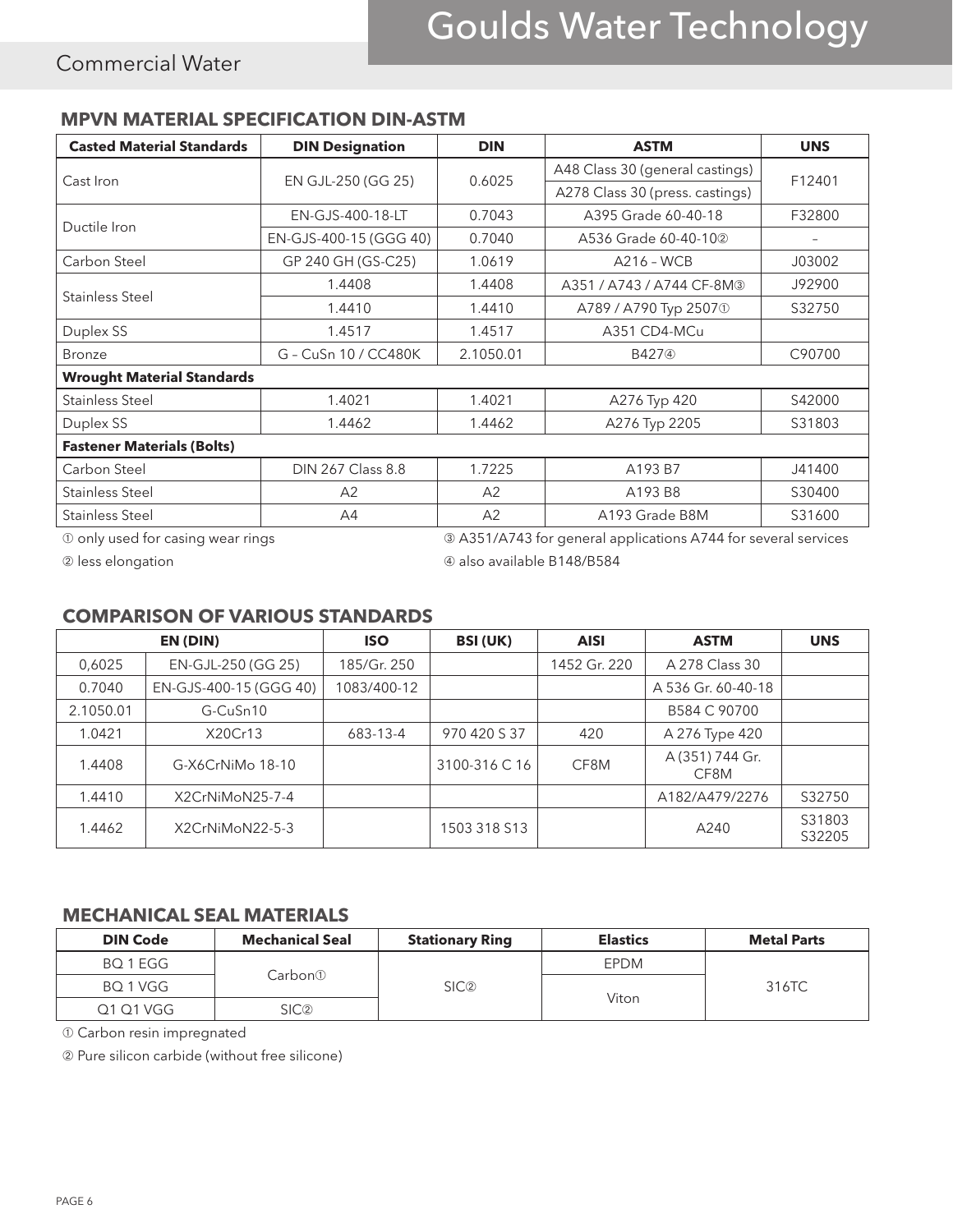# **SHAFT SEAL: MECHANICAL SEAL CODE . . .SA (UNBALANCED)**

**Sizes:** MPVN40.2 through MPVN125.2

| Part<br><b>Number</b>      | <b>Description</b>   |                                 |
|----------------------------|----------------------|---------------------------------|
| 1                          | Impeller             |                                 |
| $\overline{2}$             | Diffuser             |                                 |
| 2E                         | Diffuser, last stage | 51193<br>F                      |
| 3                          | Suction casing       | 95<br>器                         |
| 4                          | Discharge casing     | $24 -$                          |
| 8                          | Bearing pedestal     | $-11$<br>73M<br>PF <sub>4</sub> |
| 12                         | Bearing cover        | 50<br>6<br>K                    |
| 18                         | Seal cover           | M5                              |
| 21                         | Bearing bushing      | 12<br>PF3-                      |
| 23                         | Bearing sleeve       | <b>S5</b><br>V3                 |
| 24                         | Shaft                | 72<br>73P                       |
| 25                         | Tie bolt             | 44U<br>V1                       |
| 28                         | Impeller nut         | N1                              |
| 29                         | Washer               | Wi<br>PM <sub>2</sub>           |
| 44U                        | Shaft wearing sleeve | 19<br>再<br>\$4<br>OR3           |
| 50                         | Bearing nut          | GLRD1                           |
| 60                         | Stage casing         | DR                              |
| 69                         | Gland                | OR4                             |
| 72                         | Spacer sleeve        |                                 |
| 73M                        | Thrower              | D                               |
| 73P                        | Thrower              | <b>OR2</b>                      |
| 95                         | Shaft guard          | 2/E<br>OR1                      |
| $\mathsf D$                | Drain plug           | 25                              |
| DR                         | Throttling element   | PF1                             |
| G                          | Grease nipple        | H.<br>D                         |
| GLRD1                      | Mechanical seal      | 60                              |
| К                          | Radial ball bearing  | S.                              |
| M1                         | <b>Nut</b>           | PM1<br>П                        |
| M <sub>5</sub>             | Nut                  | PF <sub>2</sub><br>23           |
| OR1                        | O-ring               | U<br>21<br>29                   |
| OR <sub>2</sub>            | O-ring               | 28                              |
| OR <sub>3</sub>            | O-ring               | $\bigoplus$                     |
| OR4                        | O-ring               |                                 |
| PM1                        | Pressure gauge       |                                 |
| PM <sub>2</sub>            | Pressure gauge       | 田                               |
| PF1                        | Key                  |                                 |
| PF <sub>2</sub>            | Key                  |                                 |
| PF3                        | Key                  |                                 |
| PF4                        | Key                  |                                 |
| $\ensuremath{\mathsf{S4}}$ | Pin                  |                                 |
| $\mathsf{S}5$              | Stud                 |                                 |
| V1                         | Plug, threaded       |                                 |
| V3                         | Plug, threaded       |                                 |
| W1                         | Washer               |                                 |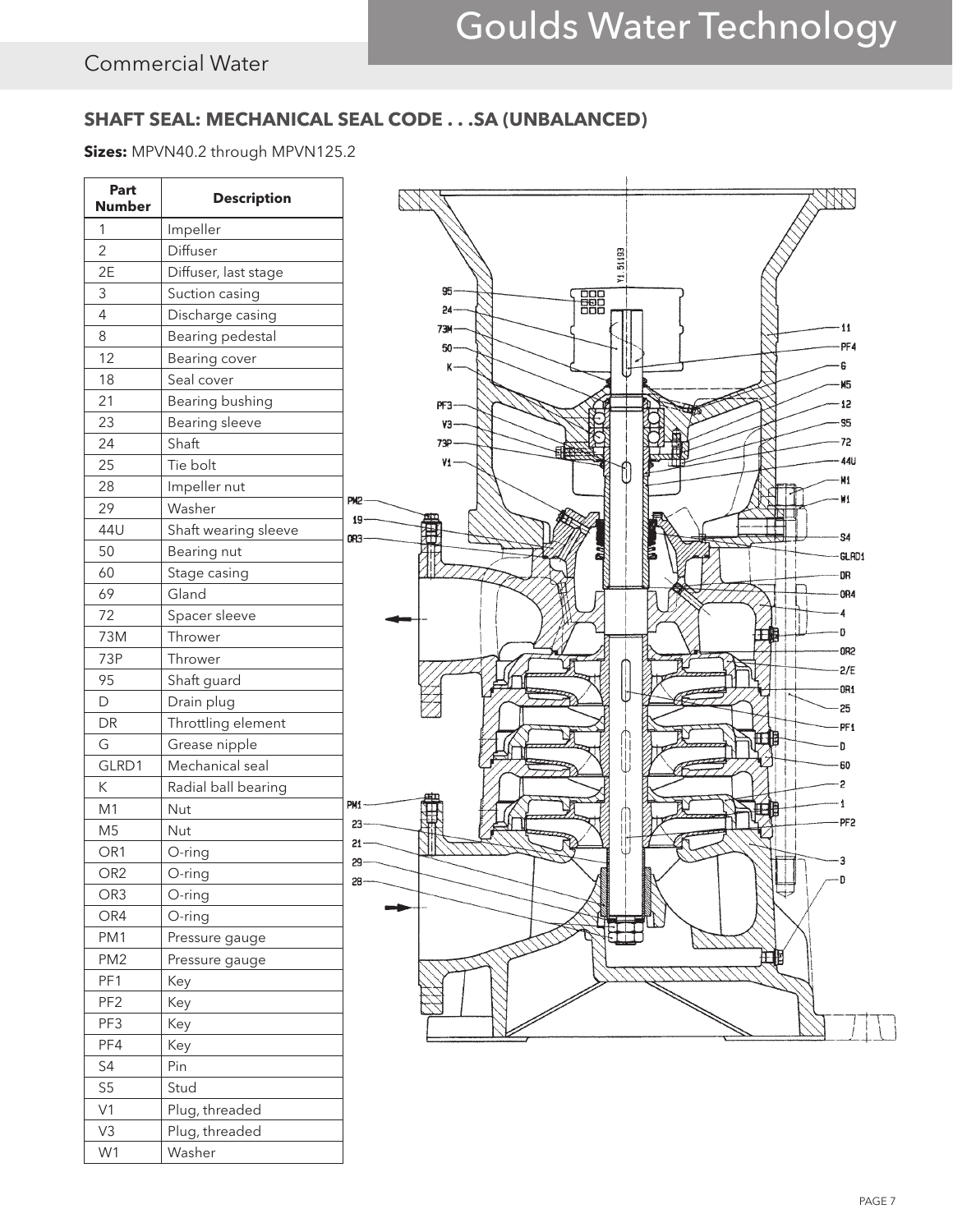# **SHAFT SEAL: MECHANICAL SEAL CODE . . .SB, SD (BALANCED)**

**Sizes:** MPVN40.2 through MPVN125.2



W<sub>1</sub> Washer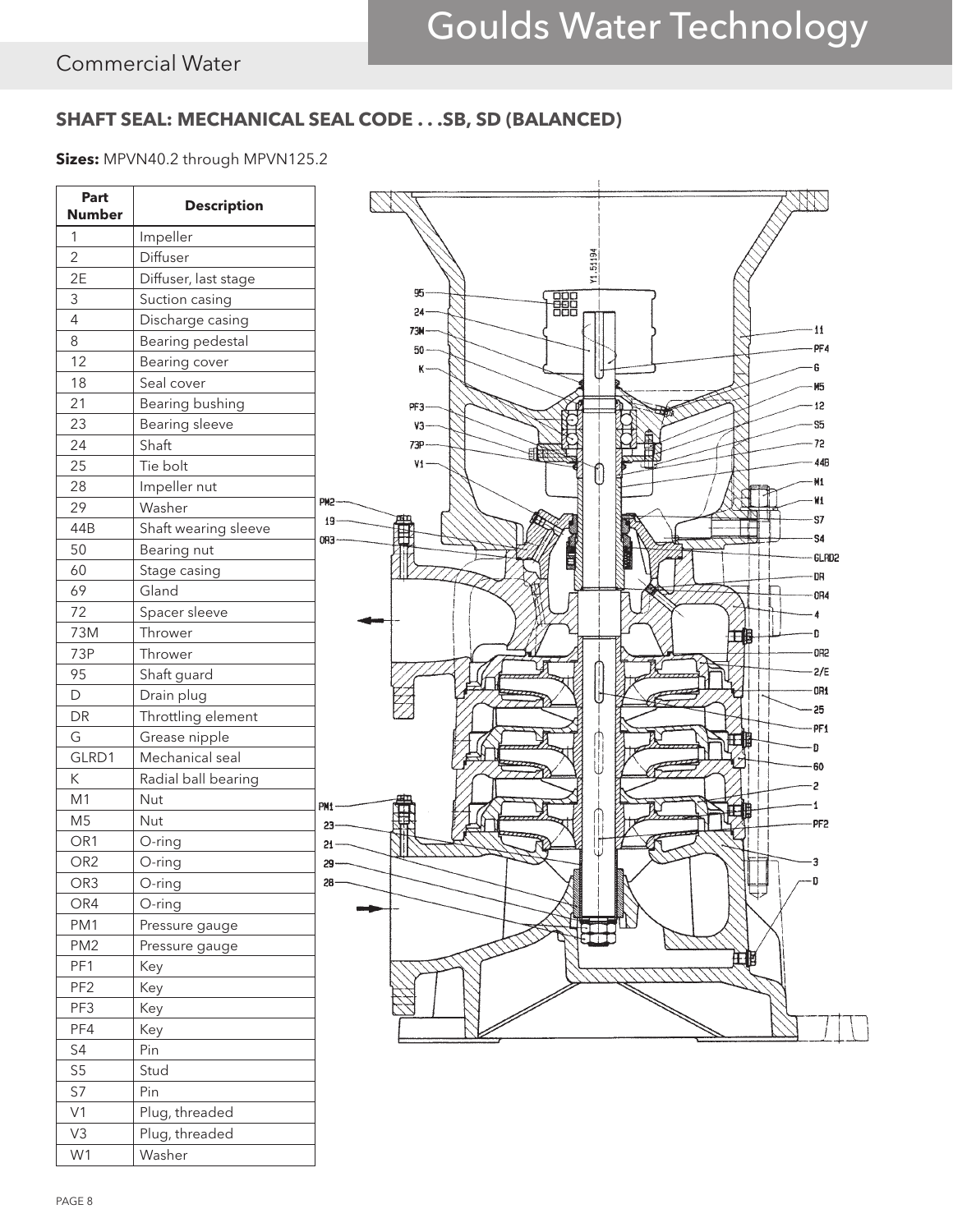# Commercial Water

# **PRESSURE AND TEMPERATURE LIMITS**

**Maximum Allowed Operating Pressure (Casing and Flanges):** Material Code 111 (Cast Iron), 211 (Bronze Fitted), 311 (SS Fitted)



**Maximum Allowed Operating Pressure (Casing and Flanges):** Material Code 532 (All Stainless)



**Maximum Allowed Operating Pressure =** incoming pressure at suction flange and pump head at 0 flow.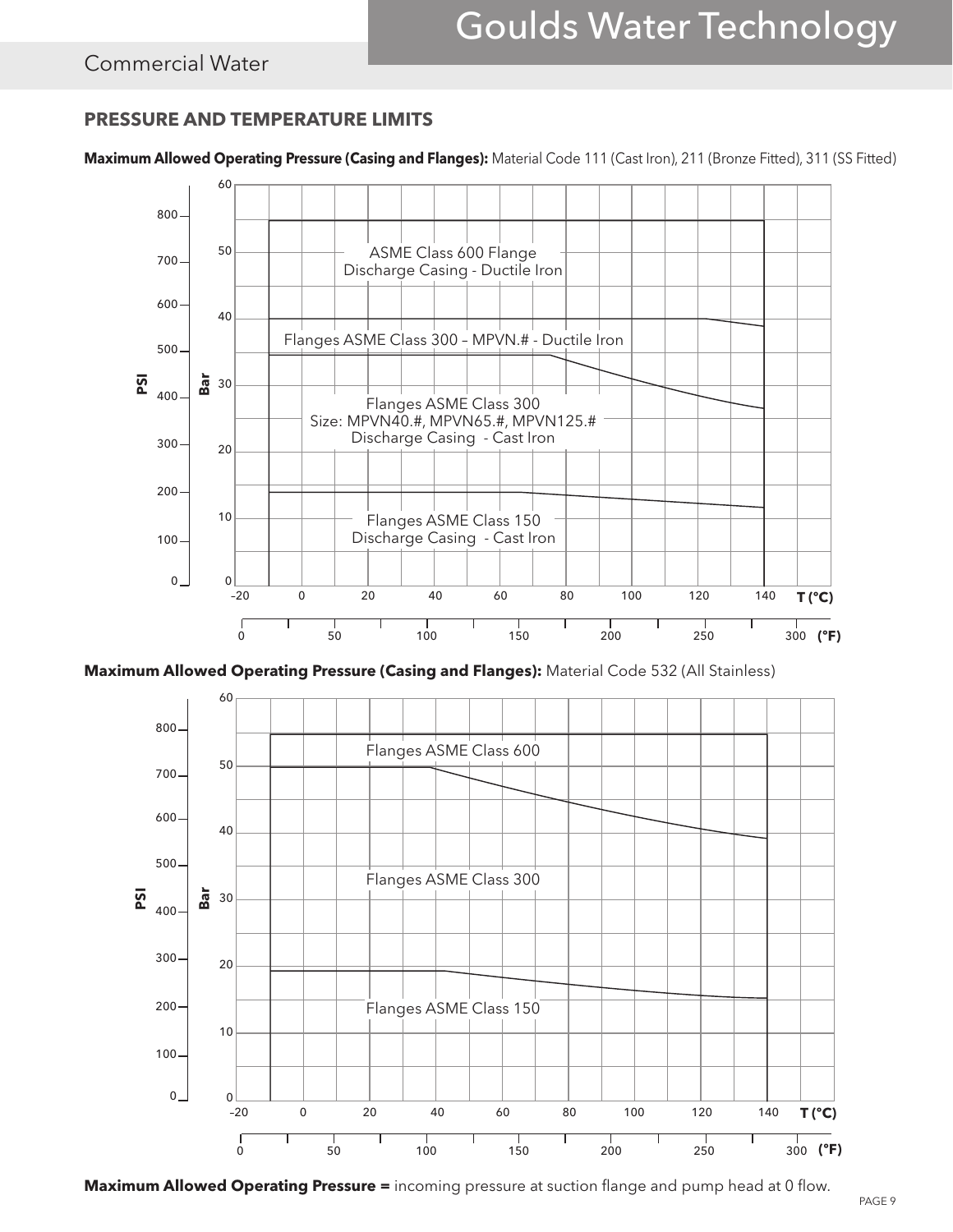# Goulds Water Technology

# **SELECTION CHARTS FOR SHAFT SEALING WITH MECHANICAL SEAL**

### **Sealing Code of Mechanical Seal:**

| <b>Discharge</b><br><b>Side</b> | Code |
|---------------------------------|------|
|                                 | SА   |
|                                 | SΒ   |
|                                 | SD*  |

\* upon request

#### **General:**

Area IV: Mechanical seal acc. DIN 24960, U-shape with L1k, Material: carbon – SiC - EP Area V: Mechanical seal acc. DIN 24960, B-shape with L1K, Material: carbon – SiC - EP Area VI: Mechanical seal acc. DIN 24960, B-shape with L1k, Material: carbon – tungstencarbide - EP

Selection charts are only valid for clean water resp. demineralized boiler feed water. For SiO2 (silicic acid) contents > 4 mg/l resp. SiO2 containing water treatment liquids, please ask manufacturer.

Clean liquids, solids < 10 mg/l

Minimum pressure at suction flange at temperatures > 176°F (80°C) needs to be available.

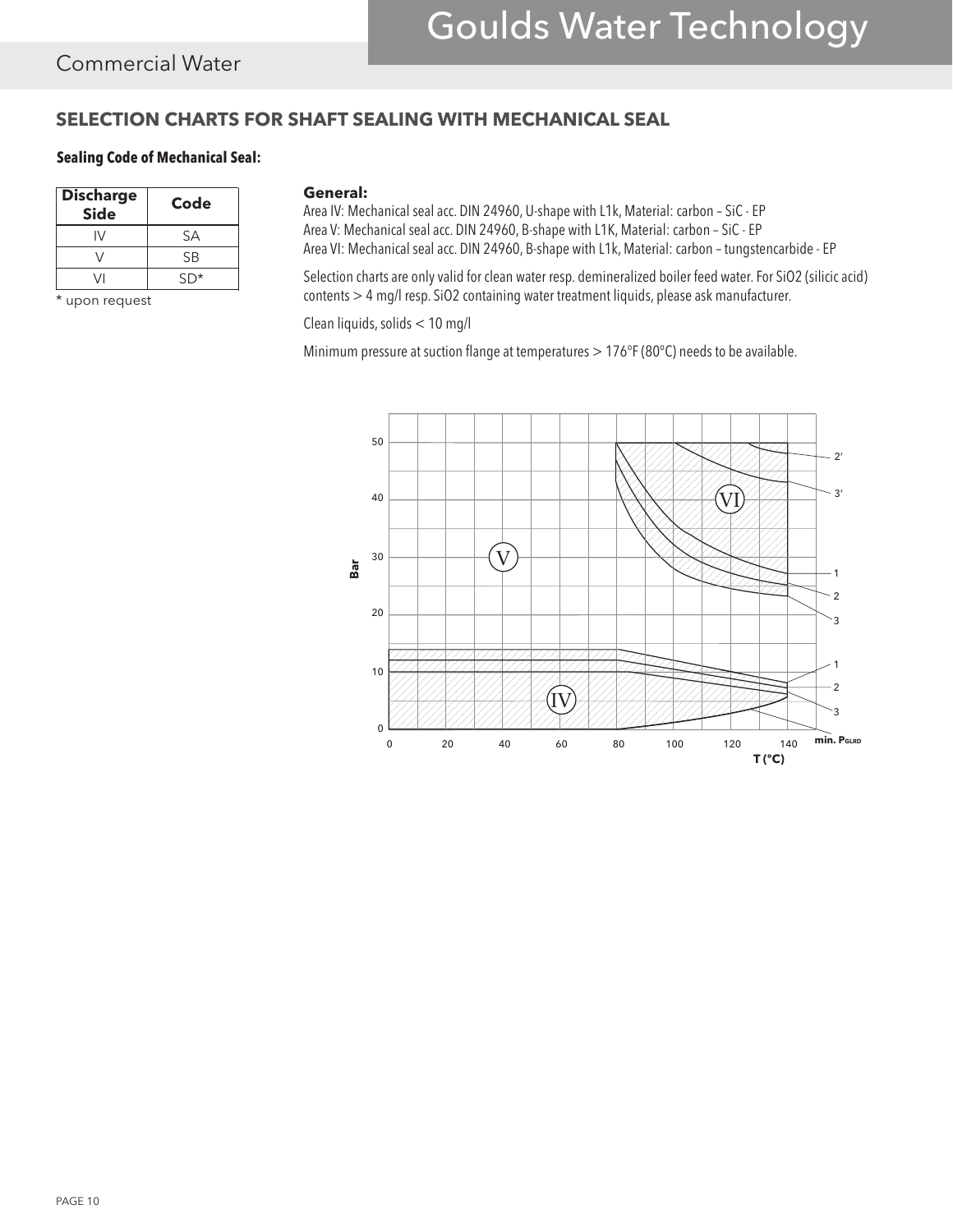# Commercial Water

### **MPVN PERFORMANCE RANGE – 60 HZ**

### **3550 RPM**

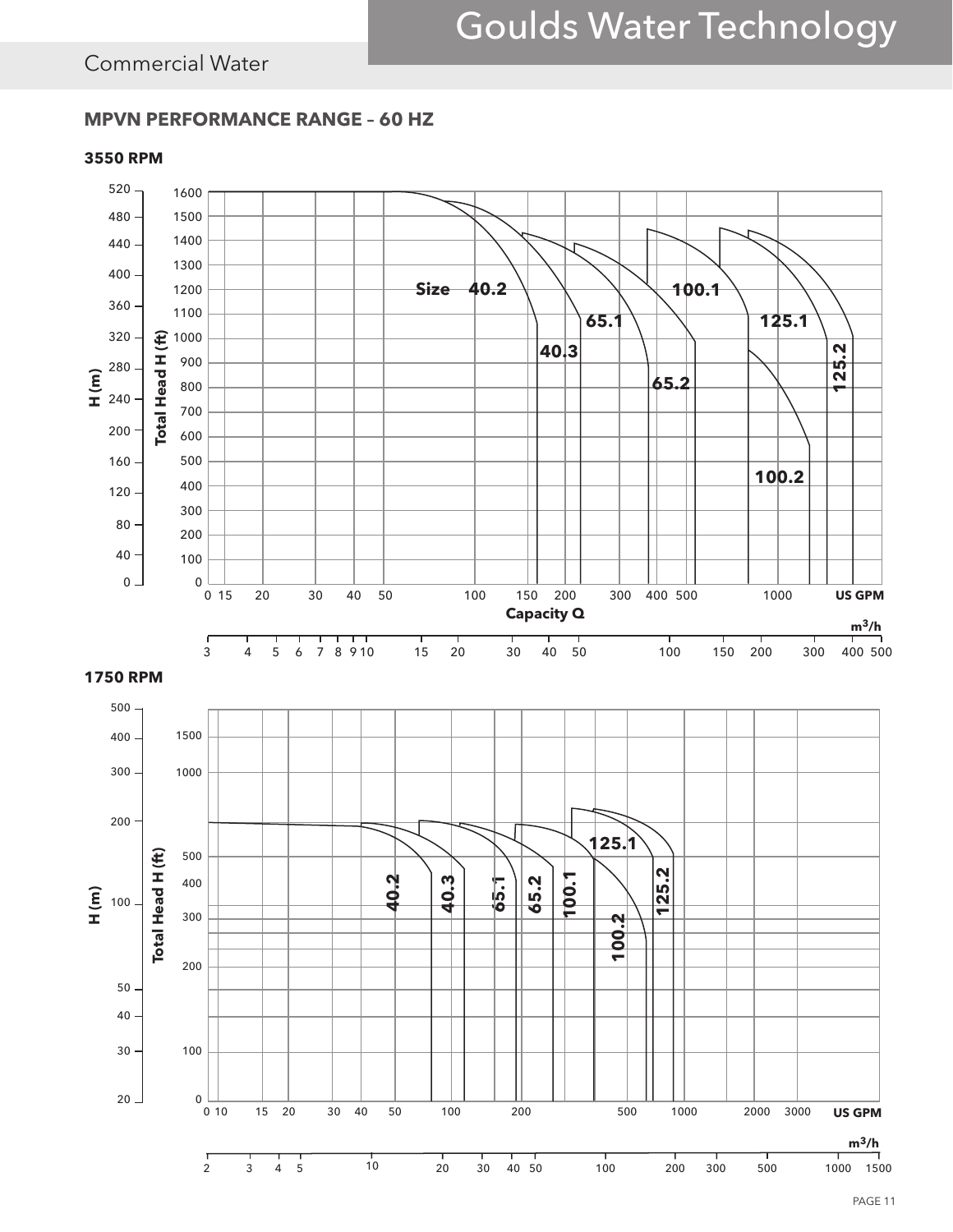# Goulds Water Technology

**US GPM**

  $-30$  P (KW)

**P (KW) H (m)**

x.

**HP**

 

# Commercial Water

# **MPVN SELECTION CHARTS**

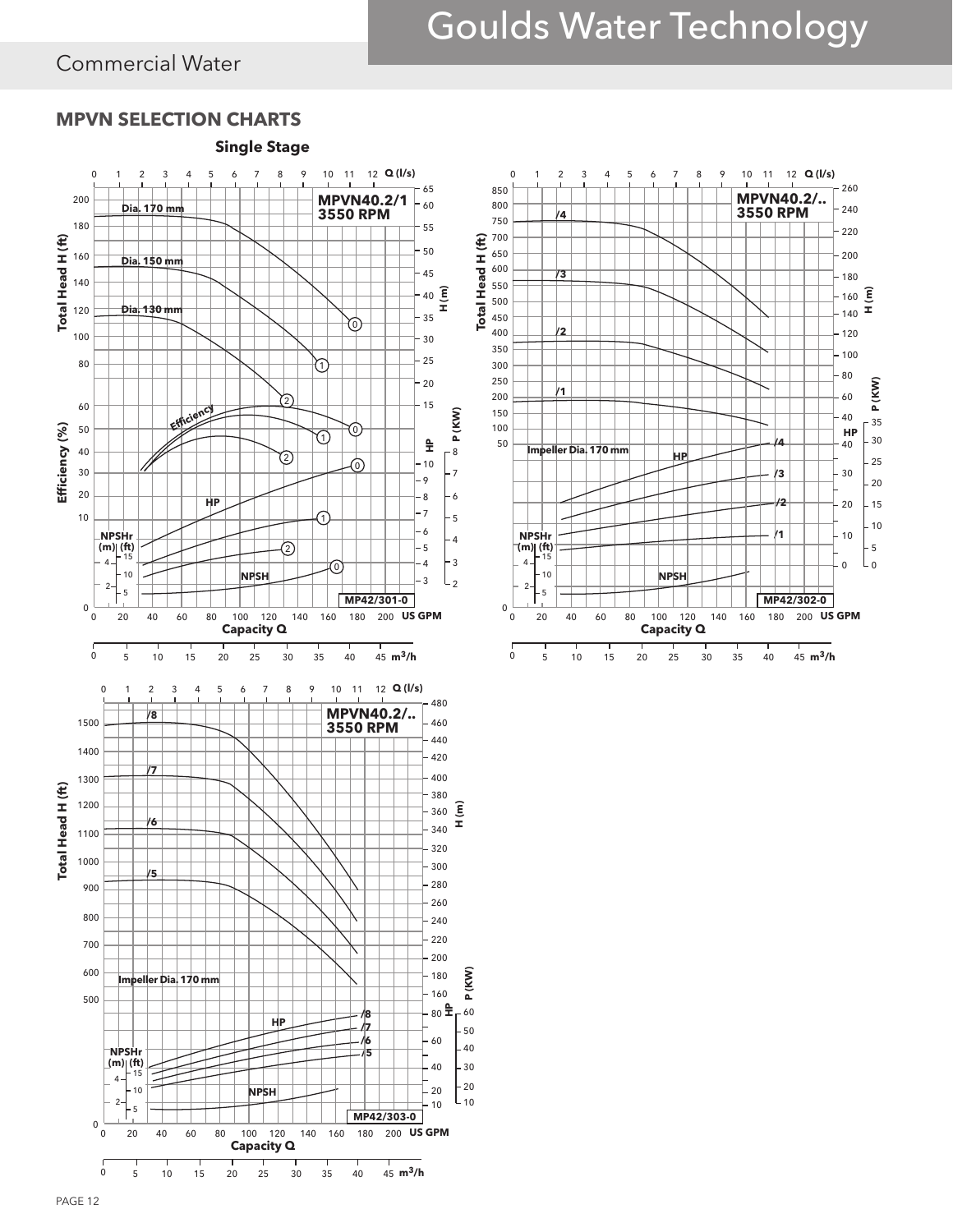# Goulds Water Technology

**/4**

# Commercial Water

# **MPVN SELECTION CHARTS**



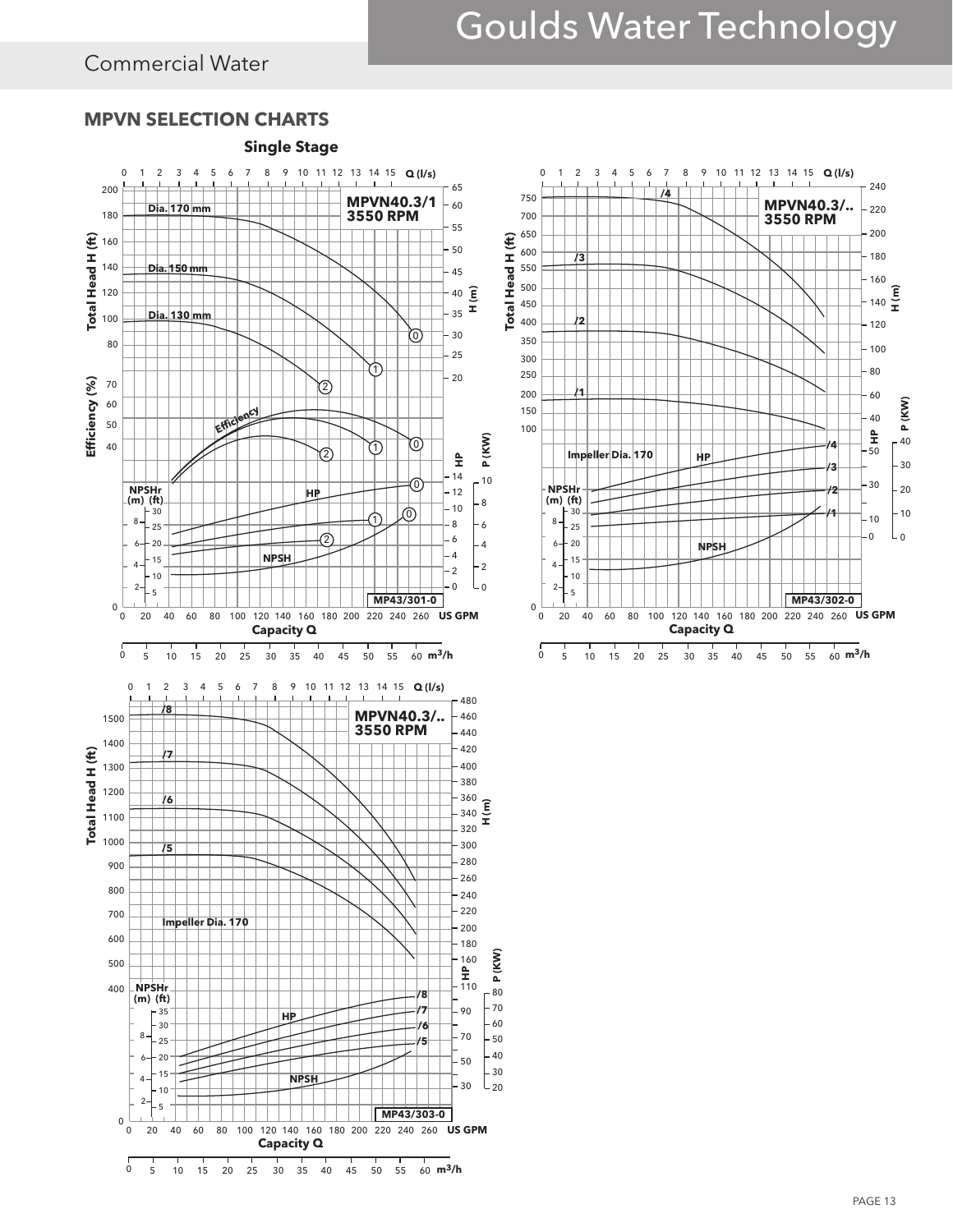$L_0$   $-2$  

**P (KW)**

 

 

 L<sub>5</sub>

 

**P (KW)**

**H (m)**

**H (m)**

# SELECTION CHARTS: MPVN 40.2 n = 1750 RPM **Single Stage**



PAGE 14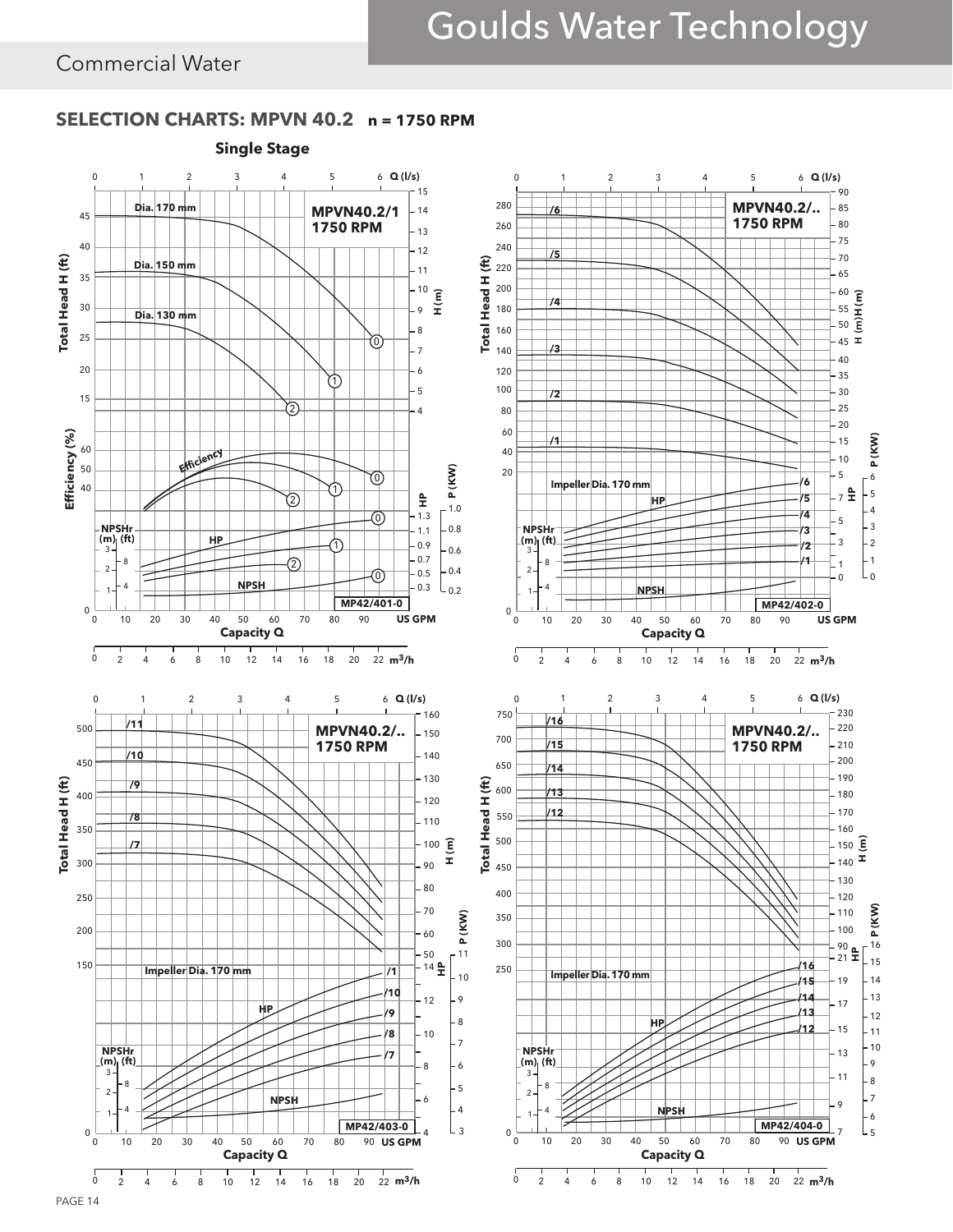# Goulds Water Technology

# Commercial Water

# **SELECTION CHARTS: MPVN 40.3 n = 1750 RPM Single Stage**

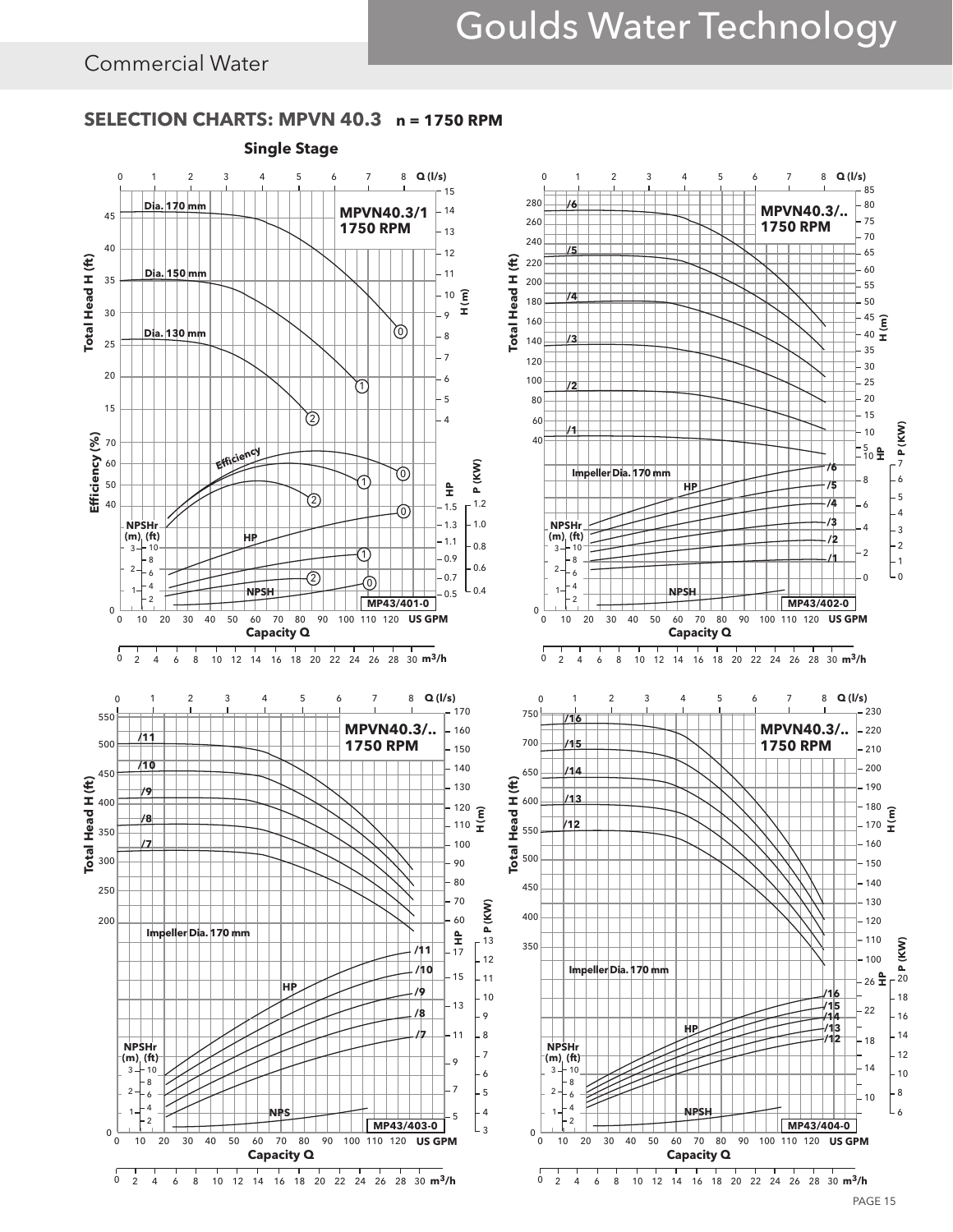# **MPVN STANDARD CONSTRUCTION MPVN40.2, MPVN40.3**



# **ALTERNATIVE FLANGE LOCATIONS**



### **PUMP FLANGES**

| <b>ASME B16.5</b>                 |              |               |               |              |               |                       |                        |  |  |  |  |
|-----------------------------------|--------------|---------------|---------------|--------------|---------------|-----------------------|------------------------|--|--|--|--|
| <b>DN</b>                         | <b>Class</b> | D             | К             | C            | d             | L                     | No. of<br><b>Holes</b> |  |  |  |  |
| Discharge<br>$1\frac{1}{2}$ (in.) | 150          | 6.14<br>(156) | 3.86<br>(98)  | 0.87<br>(22) | 2.87<br>(73)  | $\frac{5}{8}$<br>(16) | 4                      |  |  |  |  |
|                                   | 300          | 6.14<br>(156) | 4.49<br>(114) | 0.87<br>(22) | 2.87<br>(73)  | $\frac{7}{8}$<br>(22) | 4                      |  |  |  |  |
|                                   | 600          | 7.01<br>(178) | 4.49<br>(114) | 1.10<br>(28) | 2.87<br>(73)  | $\frac{5}{8}$<br>(16) | 4                      |  |  |  |  |
| Suction<br>$2\frac{1}{2}$ (in.)   | 150          | 7.52<br>(191) | 5.51<br>(140) | 0.94<br>(24) | 4.13<br>(105) | $\frac{3}{4}$<br>(19) | 4                      |  |  |  |  |
|                                   | 300          | 7.52<br>(191) | 5.87<br>(149) | 0.94<br>(24) | 4.13<br>(105) | $\frac{7}{8}$<br>(22) | 8                      |  |  |  |  |

Dimensions in inches (mm)



|   | <b>Number of Stages</b> |                |                                                      |                                        |                       |                                                   |                 |                      |                |
|---|-------------------------|----------------|------------------------------------------------------|----------------------------------------|-----------------------|---------------------------------------------------|-----------------|----------------------|----------------|
|   | 1*)                     | 2*)            | 3                                                    | 4                                      | 5                     | 6                                                 |                 | 8                    | 9              |
| a | 3.94<br>(100)           | 6.10           | 8.27                                                 |                                        | 10.43   12.60   14.76 | $(155)$ (210) (265) (320) (375) (430) (485) (540) | 16.93           | 19.09                | 21.26          |
| b | 8.27<br>(210)           | 10.43<br>(265) | (320)                                                | 12.60   14.76   16.93<br>$(375)$ (430) |                       | 19.09<br>(485)                                    | (540)           | 21.26 23.43<br>(595) | 25.59<br>(650) |
|   | 10                      | 11             | 12                                                   | 13                                     | 14                    | 15                                                | 16              |                      |                |
| a | 23.43<br>(595)          |                | 25.59 27.76 29.92 32.09<br>$(650)$ (705) (760) (815) |                                        |                       | 34.25<br>(870)                                    | 36.42 <br>(925) |                      |                |
| b | (705)                   | 29.92          | 32.09<br>$(760)$ (815) (870) (925) (980)             |                                        | 34.25 36.42 38.58     |                                                   | 40.75<br>(1035) |                      |                |

| <b>NEMA</b> | HP (rpm) |      |                |                 |                |                 |
|-------------|----------|------|----------------|-----------------|----------------|-----------------|
| Motor       | 3550     | 1750 | h              | н               | <b>BD</b>      | AH              |
| 254TD       | 15       | 15   | 15.51<br>(394) | 34.69<br>(881)  | 14.02<br>(356) | 4.00<br>(101.6) |
| 256TD       | 20       | 20   | 15.51<br>(394) | 34.69<br>(881)  | 14.02<br>(356) | 4.00<br>(101.6) |
| 284TD       |          | 25   | 15.51<br>(394) | 37.44<br>(881)  | 14.02<br>(356) | 4.62<br>(117.3) |
| 284TSD      | 25       |      | 15.51<br>(394) | 37.44<br>(881)  | 14.02<br>(356) | 3.25<br>(82.5)  |
| 286TD       |          | 30   | 15.51<br>(394) | 37.44<br>(881)  | 14.02<br>(356) | 4.62<br>(117.3) |
| 286TSD      | 30       |      | 15.51<br>(394) | 37.44<br>(881)  | 14.02<br>(356) | 3.25<br>(82.5)  |
| 324TSD      | 40       |      | 15.51<br>(394) | 38.43<br>(976)  | 17.95<br>(456) | 3.75<br>(95.3)  |
| 326TSD      | 50       |      | 15.51<br>(394) | 38.43<br>(976)  | 17.99<br>(457) | 3.75<br>(95.3)  |
| 364TSD      | 60       |      | 15.51<br>(394) | 39.33<br>(999)  | 17.99<br>(457) | 3.75<br>(95.3)  |
| 365TSD      | 75       |      | 15.51<br>(394) | 39.33<br>(999)  | 17.99<br>(457) | 3.75<br>(95.3)  |
| 405TSD      | 100      |      | 16.69<br>(424) | 43.43<br>(1103) | 22.01<br>(559) | 4.25<br>(108.0) |

PM1 = Suction Gauge Conn. G1/4

PM2 = Discharge Gauge Conn. G1/4

 $L =$  Vent Conn. G1/2

 $D = \text{Drain Conn.}$  G1/4

\*) = Code OO not possible, normal configuration code OG Dimensions in inches (mm).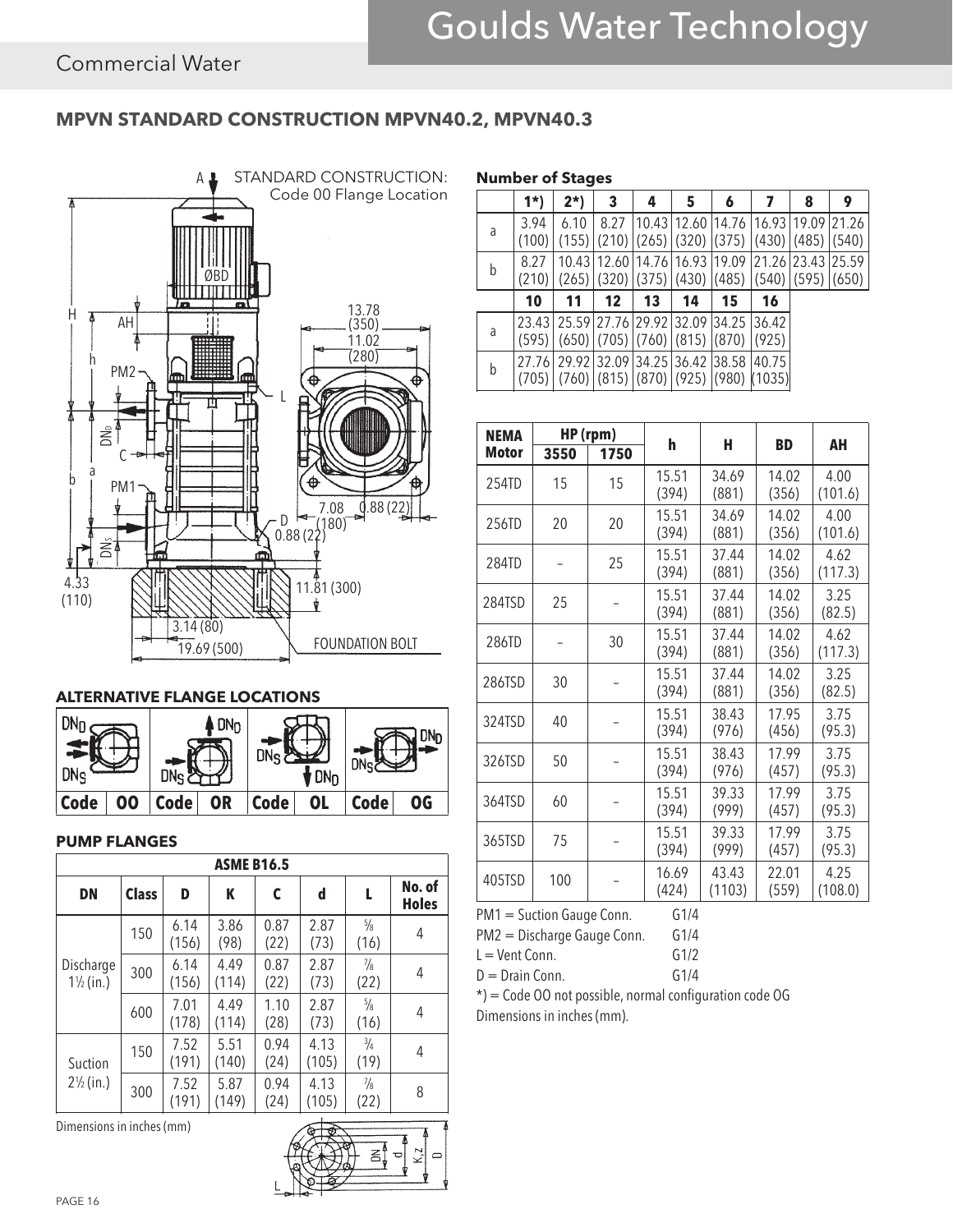# **SELECTION CHARTS MPVN 65.1 n = 3550 rpm**



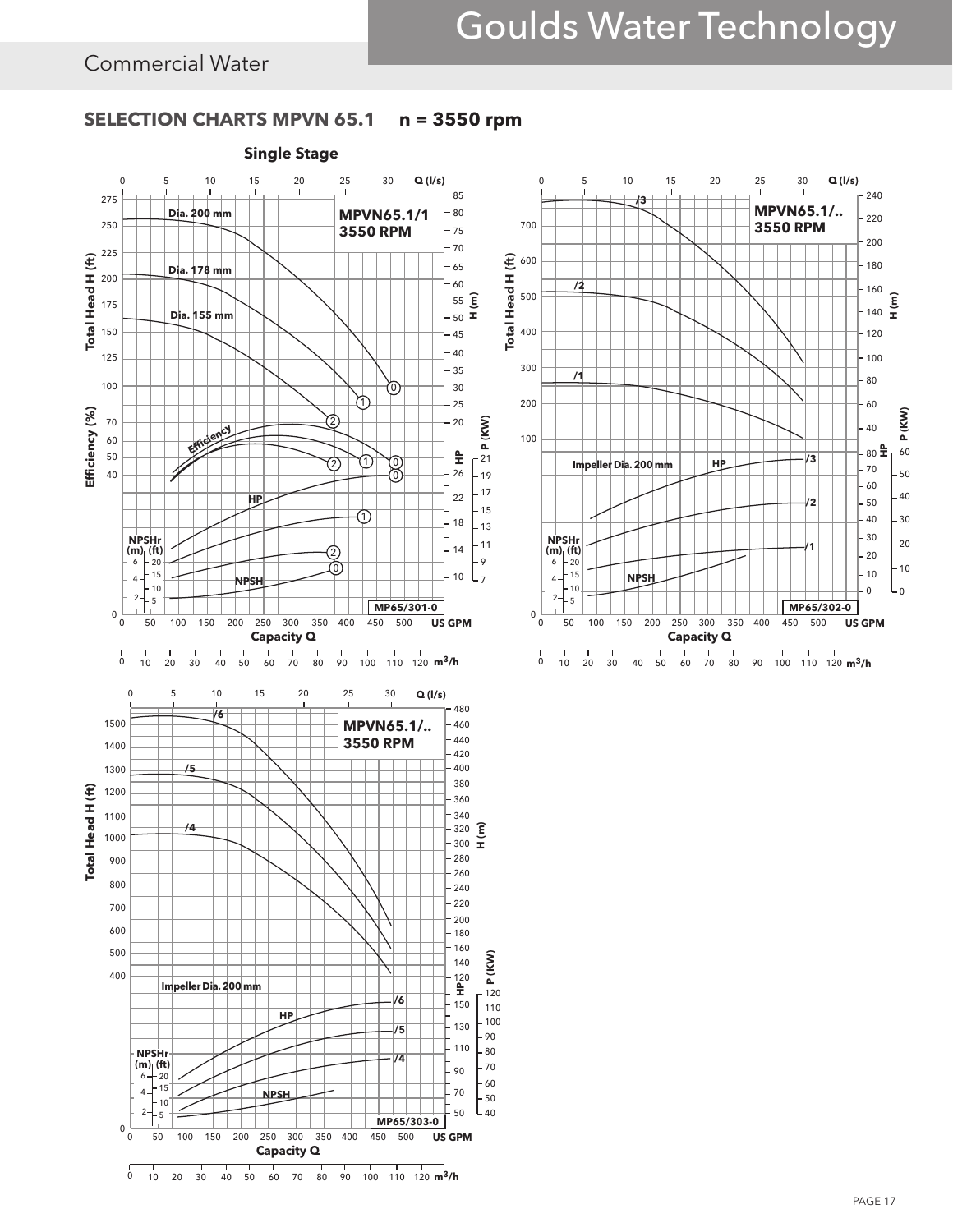# **SELECTION CHARTS MPVN 65.2 n = 3550 RPM**



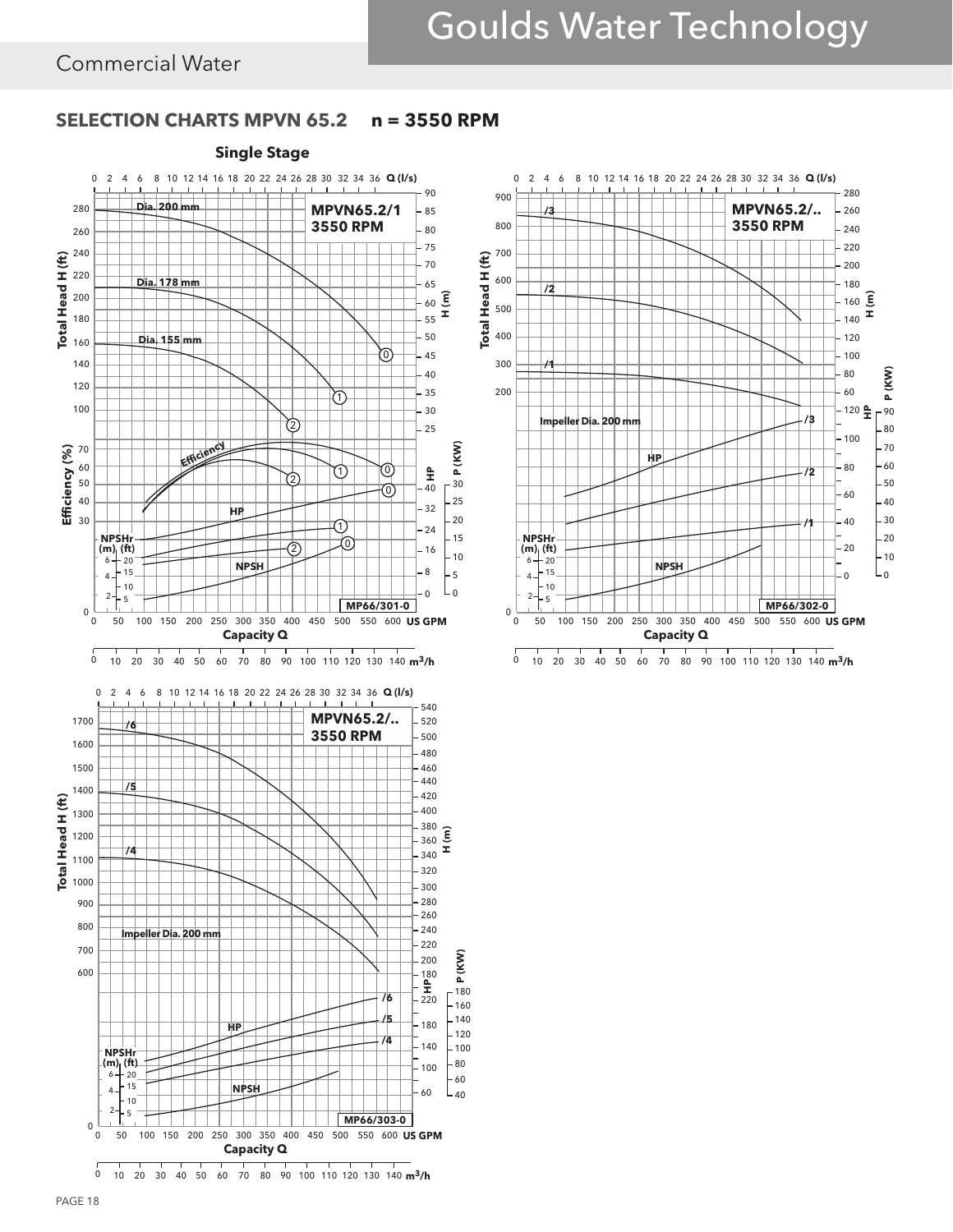### **SELECTION CHARTS MPVN 65.1 n = 1750 RPM**

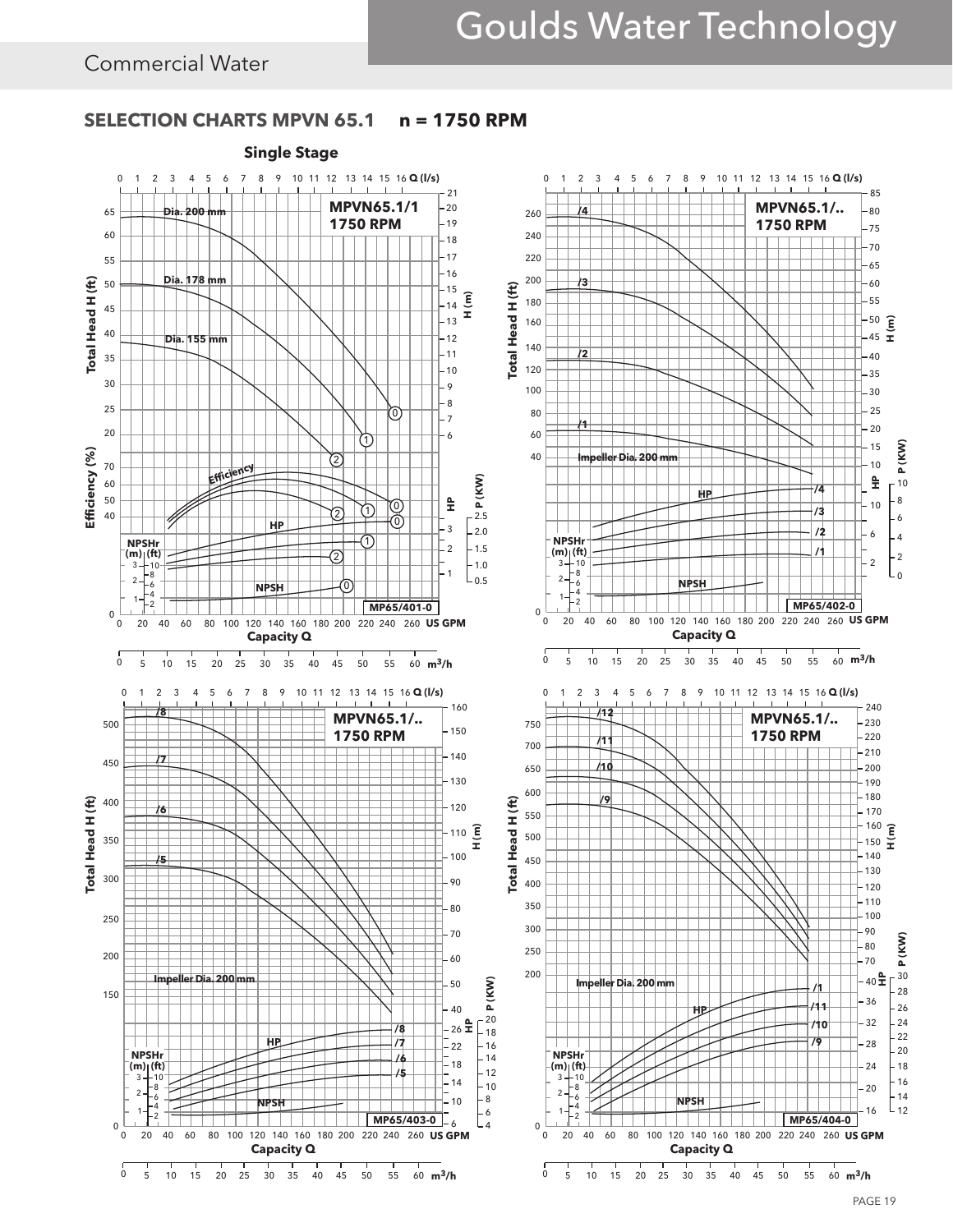# **SELECTION CHARTS MPVN 65.2 n = 1750 RPM**

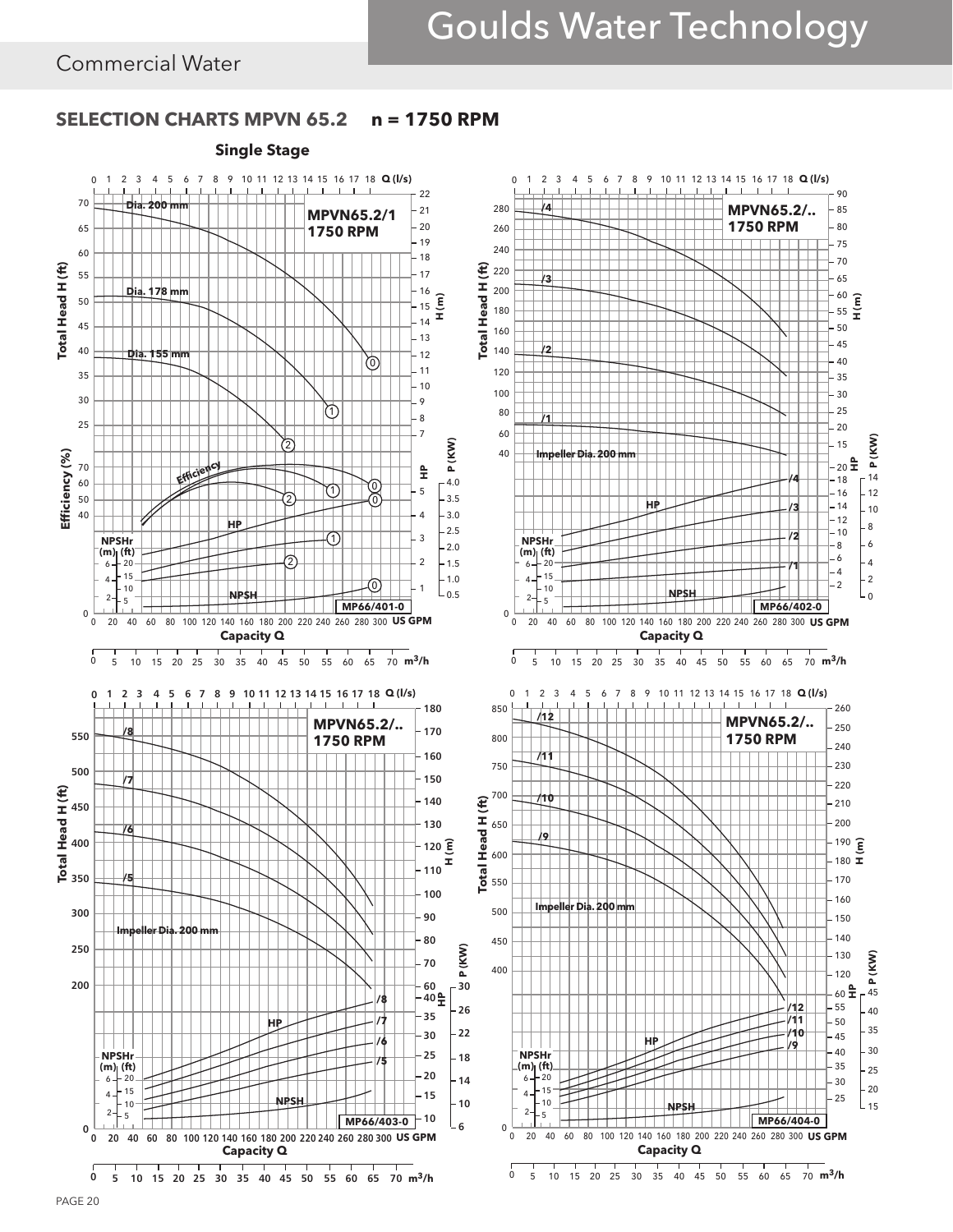# **MPVN STANDARD CONSTRUCTION MPVN65.1, MPVN65.2**



### **ALTERNATIVE FLANGE LOCATIONS**



### **PUMP FLANGES**

| <b>ASME B16.5</b>                 |              |                |               |              |               |                       |   |  |  |  |  |
|-----------------------------------|--------------|----------------|---------------|--------------|---------------|-----------------------|---|--|--|--|--|
| <b>DN</b>                         | <b>Class</b> | D              | К             | C            | d             | L                     | z |  |  |  |  |
| Discharge<br>$2\frac{1}{2}$ (in.) | 150          | 7.52<br>(191)  | 5.51<br>(140) | 0.94<br>(24) | 4.13<br>(105) | $\frac{3}{4}$<br>(19) | 4 |  |  |  |  |
|                                   | 300          | 7.52<br>(191)  | 5.87<br>(149) | 0.94<br>(24) | 4.13<br>(105) | $\frac{7}{8}$<br>(22) | 8 |  |  |  |  |
|                                   | 600          | 8.07<br>(205)  | 5.87<br>(149) | 1.10<br>(28) | 4.13<br>(105) | $\frac{7}{8}$<br>(22) | 8 |  |  |  |  |
| Suction<br>4(in.)                 | 150          | 9.25<br>(235)  | 7.52<br>(191) | 1.06<br>(27) | 6.18<br>(157) | $\frac{3}{4}$<br>(19) | 8 |  |  |  |  |
|                                   | 300          | 10.00<br>(254) | 7.87<br>(200) | 1.06<br>(27) | 6.18<br>(157) | $\frac{7}{8}$<br>(22) | 8 |  |  |  |  |

Dimensions in inches (mm).

# ΞÎ K,Z ᆔ  $\overline{C}$

| <b>Number of Stages</b> |  |  |
|-------------------------|--|--|
|-------------------------|--|--|

|   | 1*)            | $2*)$          | 3                       | 4 | 5                         | 6                                                     |       | 8                     | 9 |
|---|----------------|----------------|-------------------------|---|---------------------------|-------------------------------------------------------|-------|-----------------------|---|
| a | 4.92<br>(125)  | 7.68<br>(195)  |                         |   | $(265)$ (335) (405) (475) | 10.43   13.19   15.94   18.70   21.46   24.21   26.97 |       | (545)   (615)   (685) |   |
| b | 10.63<br>(270) | 13.39<br>(340) | 16.14                   |   | 18.90 21.65 24.41         | $(410)$ (480) (550) (620) (690) (760) (830)           | 27.17 | 29.92 32.68           |   |
|   | 10             | 11             | 12                      |   |                           |                                                       |       |                       |   |
| a | 29.72<br>(755) | 32.48<br>(825) | 35.24<br>(895)          |   |                           |                                                       |       |                       |   |
| b | 35.43<br>(900) | 38.19          | 40.94<br>$(970)$ (1040) |   |                           |                                                       |       |                       |   |

| <b>NEMA</b>  | HP (rpm) |      |                |                 |                |                   |
|--------------|----------|------|----------------|-----------------|----------------|-------------------|
| <b>Motor</b> | 3550     | 1750 | h              | н               | <b>BD</b>      | AH                |
|              |          |      | 16.89          | 36.06           | 14.02          | 4.00              |
| 254TD        | 15       | 15   | (429)          | (916)           | (356)          | (101.6)           |
| 256TD        | 20       | 20   | 16.89          | 36.06           | 14.02          | 4.00              |
|              |          |      | (429)          | (916)           | (356)          | (101.6)           |
| 284TD        |          | 25   | 16.89          | 38.82           | 14.02          | 4.62              |
|              |          |      | (429)          | (986)           | (356)          | (117.3)           |
| 284TSD       | 25       |      | 16.89          | 38.82           | 14.02          | 3.25              |
|              |          |      | (429)          | (986)           | (356)          | (82.5)            |
| 286TD        |          | 30   | 16.89          | 38.82           | 14.02          | 4.62              |
|              |          |      | (429)          | (986)           | (356)          | (117.3)           |
| 286TSD       | 30       |      | 16.89          | 38.82           | 14.02          | 3.25              |
|              |          |      | (429)          | (986)           | (356)          | (82.5)            |
| 324TD        |          | 40   | 18.07          | 40.98           | 17.99          | 5.25              |
|              |          |      | (459)          | (1041)          | (457)          | (133.4)           |
| 324TSD       | 40       |      | 16.89          | 39.80           | 17.99          | 3.75              |
|              |          |      | (429)          | (1011)          | (457)          | (95.3)            |
| 326TD        |          | 50   | 18.07          | 40.98           | 17.99          | $\overline{5.25}$ |
|              |          |      | (459)          | (1041)          | (457)          | (133.4)           |
| 326TSD       | 50       |      | 16.89          | 39.80           | 17.99          | 3.75              |
|              |          |      | (429)          | (1011)          | (457)          | (95.3)            |
| 364TSD       | 60       |      | 16.89          | 40.71           | 17.99          | 3.75              |
|              |          |      | (429)          | (1034)          | (457)          | (95.3)            |
| 365TD        |          | 75   | 18.07          | 41.89           | 17.99          | 5.88              |
|              |          |      | (459)<br>16.89 | (1064)          | (457)<br>17.99 | (149.4)<br>3.75   |
| 365TSD       | 75       |      |                | 40.71           |                |                   |
|              |          |      | (429)          | (1034)<br>44.80 | (457)          | (95.3)<br>4.25    |
| 405TSD       | 100      |      | 18.07<br>(459) | (1138)          | 22.01<br>(559) |                   |
|              |          |      | 18.07          | 49.21           | 22.01          | (108.0)<br>4.75   |
| 444TSD       | 125      |      | (459)          | (1250)          | (559)          | (120.7)           |
|              |          |      | 18.07          | 49.21           | 22.01          | 4.75              |
| 445TSD       | 150      |      | (459)          | (1250)          | (559)          | (120.7)           |
|              |          |      | 18.07          | 49.21           | 22.01          | 4.75              |
| 447TSD       | 200      |      | (459)          | (1250)          | (559)          | (120.7)           |
|              |          |      |                |                 |                |                   |

PM1 = Suction Gauge Conn. G1/4<br>PM2 = Discharge Gauge Conn. G1/4

PM2 = Discharge Gauge Conn. G1/4<br>L = Vent Conn. G1/2  $L =$ Vent Con

$$
\mathsf{nn}.
$$

$$
D = \text{Drain Conn.} \qquad \qquad \text{G1/4}
$$

\*) = Code OO not possible, normal configuration code OG Dimensions in inches (mm).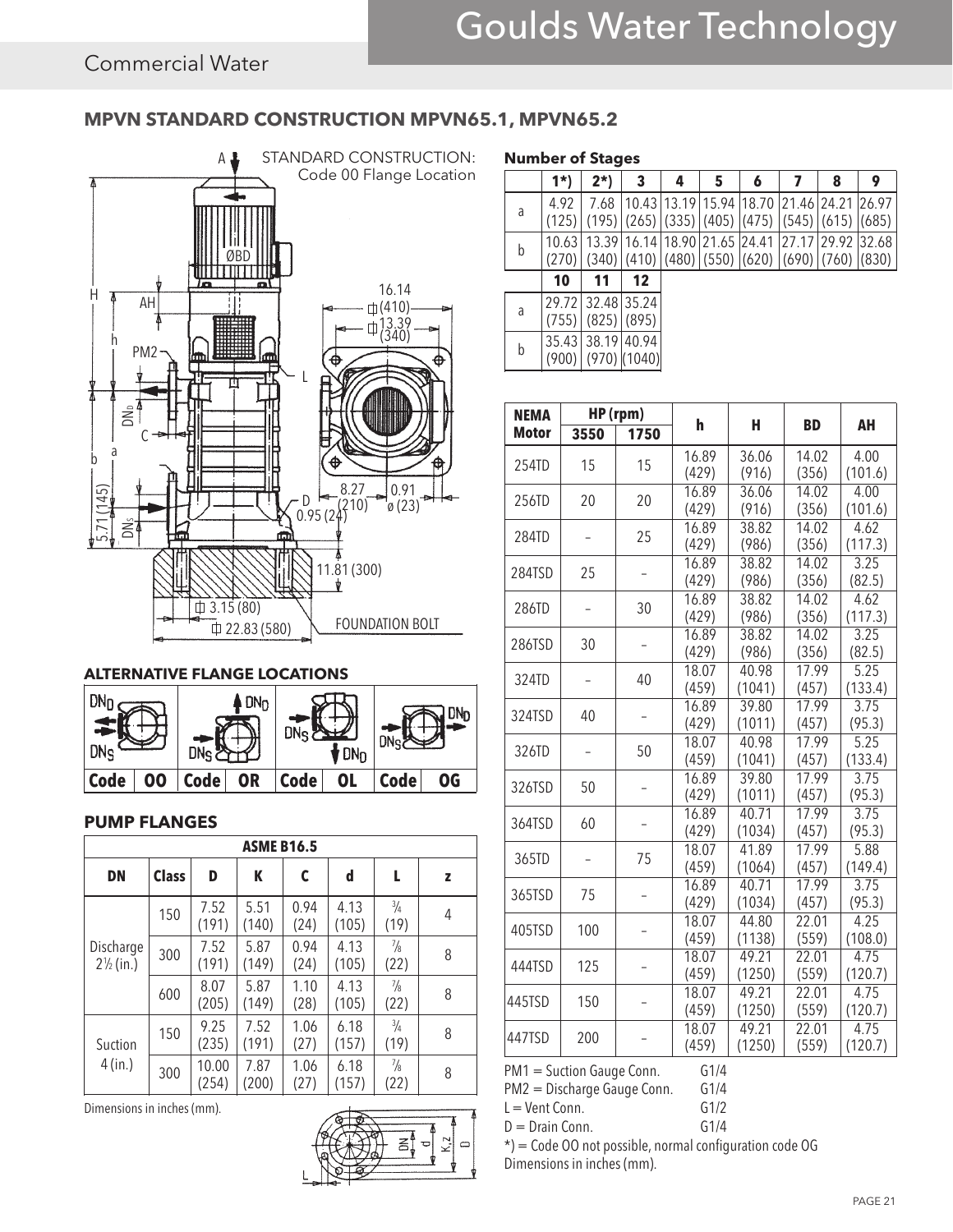# **SELECTION CHARTS MPVN 100.1 n = 3550 RPM**

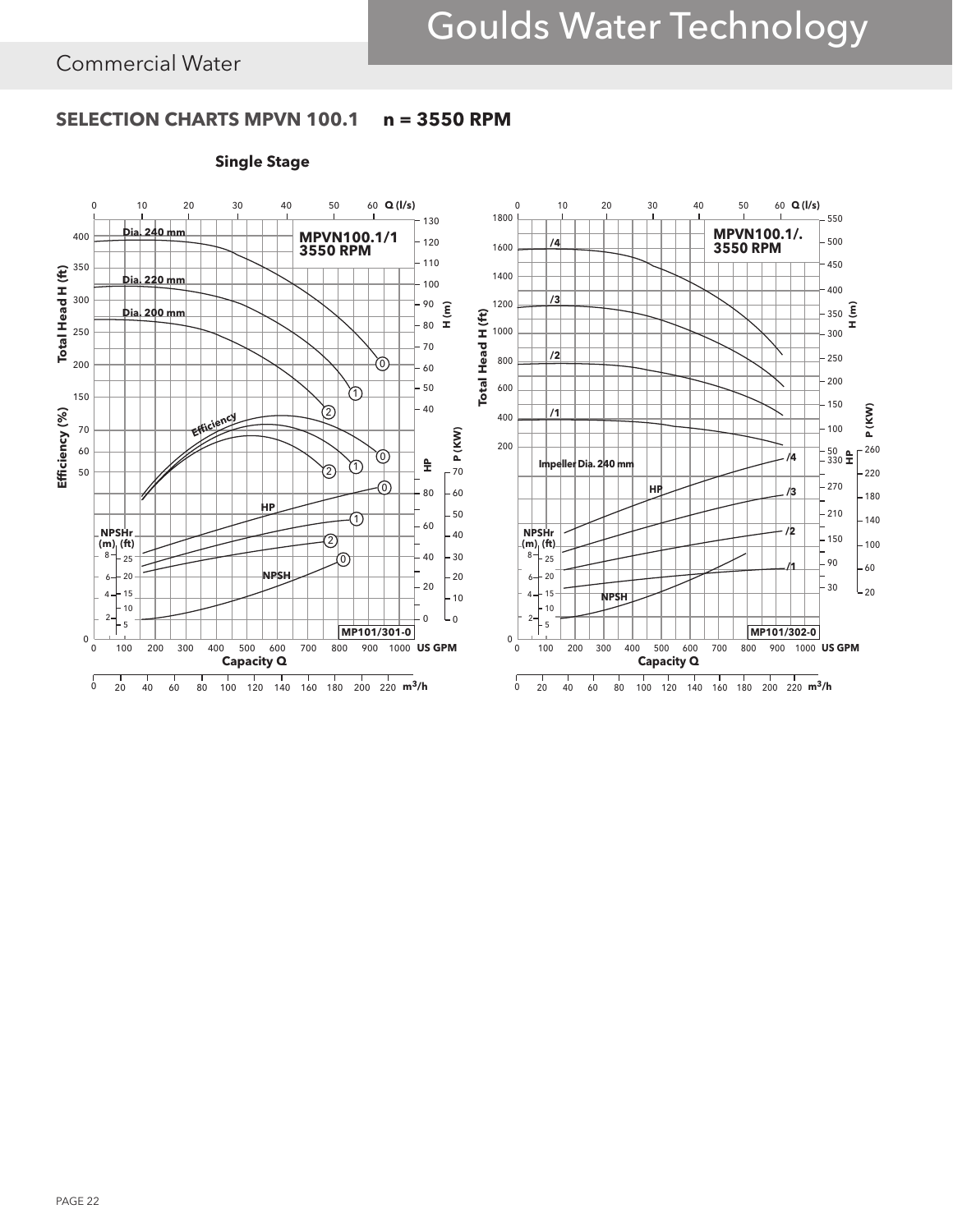# **SELECTION CHARTS MPVN 100.2 n = 3550 RPM**

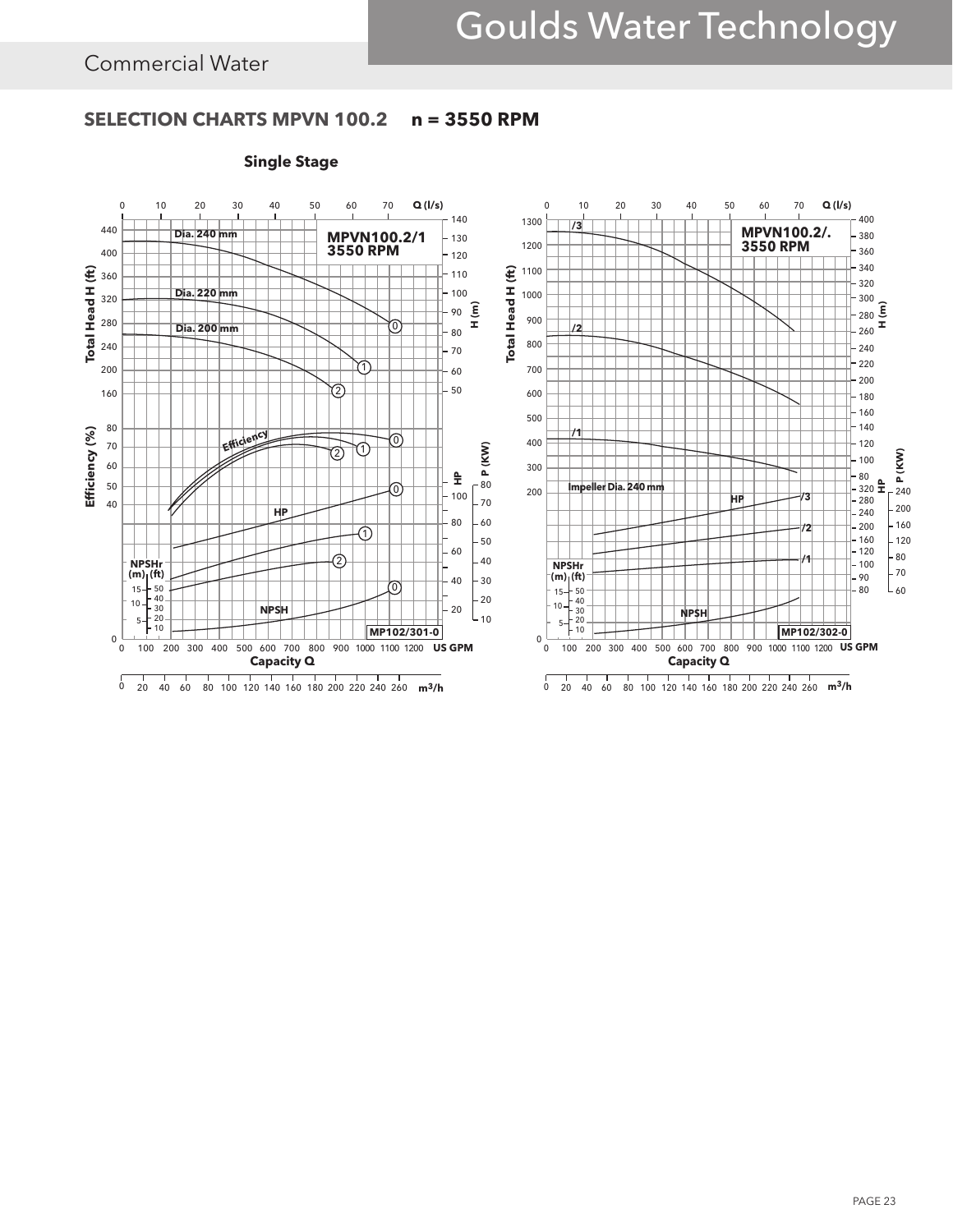# **SELECTION CHARTS MPVN 100.1 n = 1750 RPM**



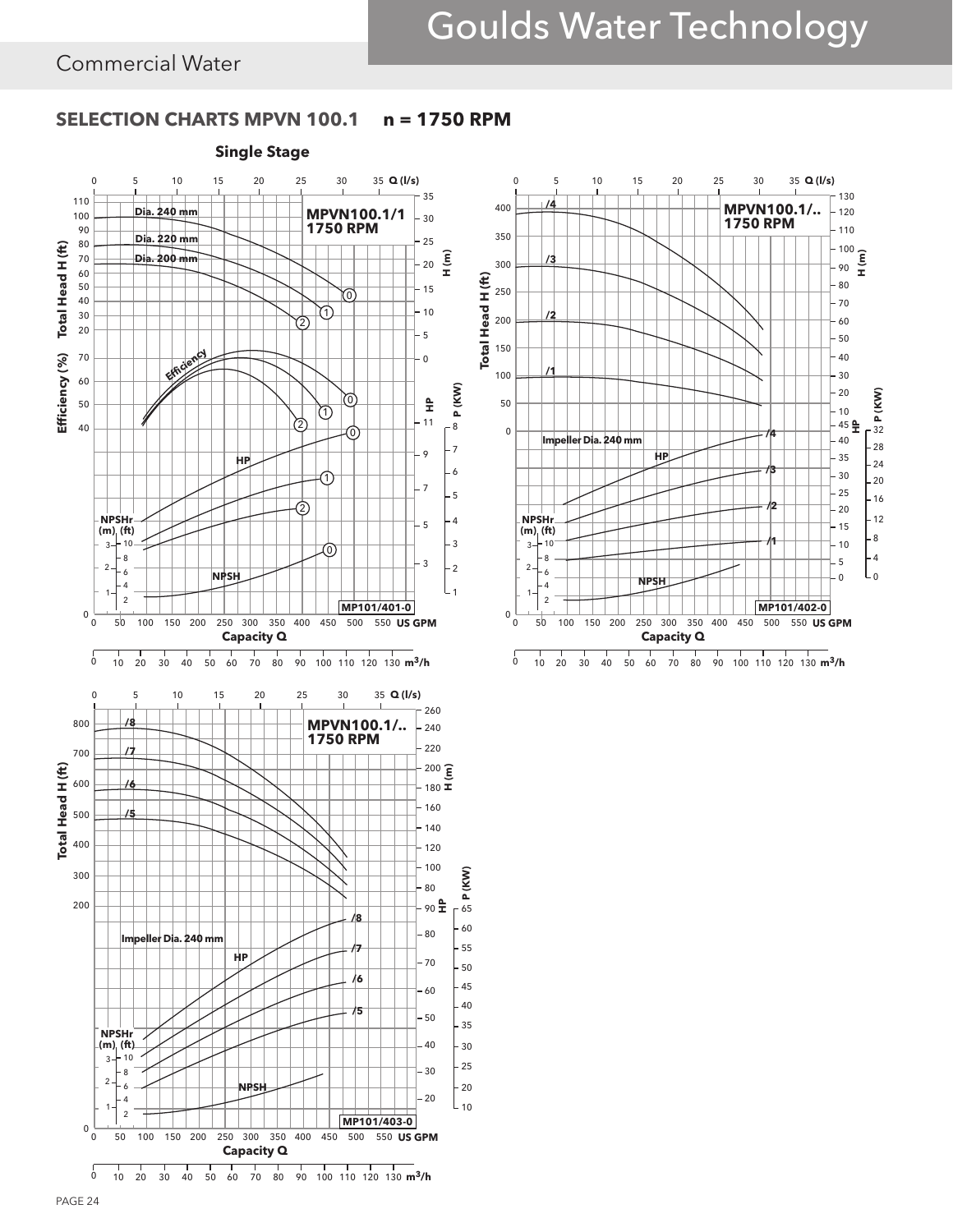# **SELECTION CHARTS MPVN 100.2 n = 1750 RPM**



0 10 20 30 40 50 60 70 80 90 100 110 120 130 140 150 160 m<sup>3</sup>/h





<sup>0</sup> 10 20 30 40 50 60 70 80 90 100 110 120 130 140 150 160 m<sup>3</sup>/h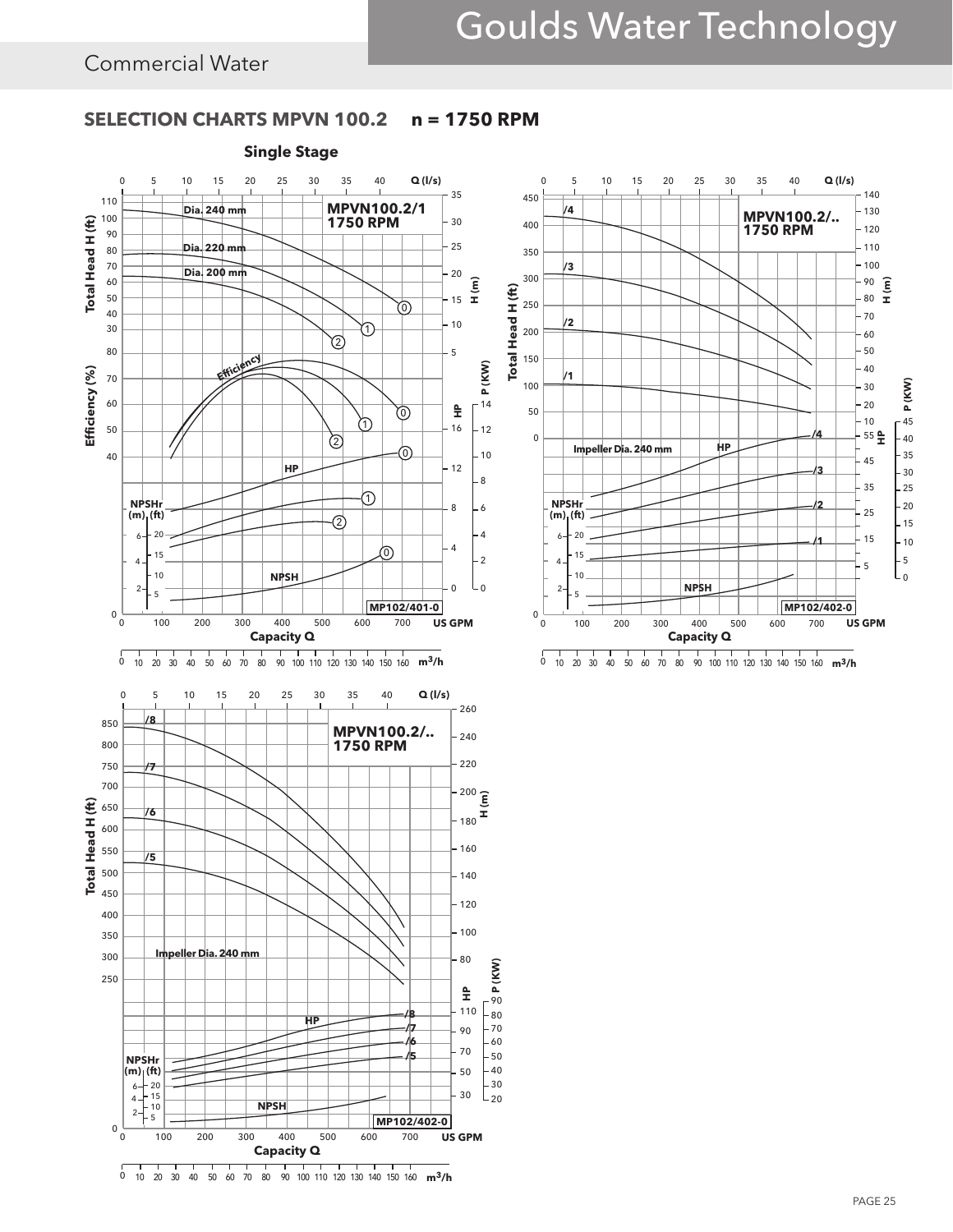# **MPVN STANDARD CONSTRUCTION MPVN100.1, MPVN100.2**



### **ALTERNATIVE FLANGE LOCATIONS**



### **PUMP FLANGES**

| <b>ASME B16.5</b>    |              |                |               |              |               |                       |   |  |
|----------------------|--------------|----------------|---------------|--------------|---------------|-----------------------|---|--|
| <b>DN</b>            | <b>Class</b> | D              | К             | C            | d             | L                     | z |  |
| Discharge<br>4(in.)  | 150          | 9.25<br>(235)  | 7.52<br>(191) | 1.06<br>(27) | 6.14<br>(156) | $\frac{3}{4}$<br>(19) | 8 |  |
|                      | 300          | 10.75<br>(273) | 7.87<br>(200) | 1.26<br>(32) | 6.14<br>(156) | $\frac{7}{8}$<br>(22) | 8 |  |
|                      | 600          | 10.75<br>(273) | 8.50<br>(216) | 1.26<br>(32) | 6.14<br>(156) | (25)                  | 8 |  |
| Suction<br>$5$ (in.) | 150          | 10.98<br>(279) | 8.50<br>(216) | 1.14<br>(29) | 7.24<br>(184) | $\frac{7}{8}$<br>(22) | 8 |  |
|                      | 300          | 10.98<br>(279) | 9.25<br>(235) | 1.14<br>(29) | 7.24<br>(184) | $\frac{7}{8}$<br>(22) | 8 |  |

Dimensions in inches (mm)



| <b>Number of Stages</b> |                |                |                |                |                |  |  |  |  |  |
|-------------------------|----------------|----------------|----------------|----------------|----------------|--|--|--|--|--|
|                         | 1*)            | $2^{*}$        | 3              | 4              | 5              |  |  |  |  |  |
| a                       | 6.89<br>(175)  | 10.24<br>(260) | 13.58<br>(345) | 16.93<br>(430) | 20.28<br>(515) |  |  |  |  |  |
| b                       | 13.19<br>(335) | 16.54<br>(420) | 19.88<br>(505) | 23.23<br>(590) | 26.57<br>(675) |  |  |  |  |  |
|                         | 6              |                | 8              |                |                |  |  |  |  |  |
| a                       | 23.62<br>(600) | 26.97<br>(685) | 30.31<br>(770) |                |                |  |  |  |  |  |
| b                       | 29.92<br>(760) | 33.27<br>(845) | 36.61<br>(815) |                |                |  |  |  |  |  |

| <b>NEMA</b>  | HP (rpm) |      |                    |                 |                |                 |  |
|--------------|----------|------|--------------------|-----------------|----------------|-----------------|--|
| <b>Motor</b> | 3550     | 1750 | h                  | Н               | <b>BD</b>      | AH              |  |
| 254TD        |          | 15   | 19.06              | 38.23           | 14.02          | 4.00            |  |
|              |          |      | (484)              | (971)           | (356)          | (101.6)         |  |
| 256TD        |          | 20   | 19.06              | 38.23           | 14.02          | 4.00            |  |
|              |          |      | (484)              | (971)           | (356)          | (101.6)         |  |
| 284TD        |          | 25   | 19.06              | 40.98           | 14.02          | 4.00            |  |
|              |          |      | (484)              | (1041)          | (356)          | (101.6)         |  |
| 286TD        |          | 30   | 19.06<br>(484)     | 40.98<br>(1041) | 14.02<br>(356) | 4.00<br>(101.6) |  |
|              |          |      | 20.24              | 43.15           | 17.99          | 5.25            |  |
| 324TSD       |          | 40   | (514)              | (1096)          | (457)          | (133.4)         |  |
|              |          |      | 20.24              | 43.15           | 17.99          | 5.25            |  |
| 326TD        |          | 50   | (514)              | (1096)          | (457)          | (133.4)         |  |
|              |          |      | 20.24              | 44.06           | 17.99          | 5.88            |  |
| 364TD        |          | 60   | (514)              | (1119)          | (457)          | (149.4)         |  |
| 364TSD       | 60       |      | 19.06              | 42.87           | 17.99          | 3.75            |  |
|              |          |      | (484)              | (1089)          | (457)          | (95.3)          |  |
| 365TD        |          | 75   | 19.06              | 44.06           | 17.99          | 5.88            |  |
|              |          |      | (484)              | (1119)          | (457)          | (149.4)         |  |
| 365TSD       | 75       |      | $\overline{20.24}$ | 42.87           | 17.99          | 3.75            |  |
|              |          |      | (514)              | (1089)          | (457)          | (95.3)          |  |
| 405TD        |          | 100  | 19.06<br>(484)     | 48.35<br>(1228) | 22.01<br>(559) | 7.25<br>(184.2) |  |
|              |          |      | 21.61              | 46.97           | 22.01          | 4.25            |  |
| 405TSD       | 100      |      | (514)              | (1193)          | (559)          | (108.0)         |  |
|              |          |      | 20.24              | 51.38           | 22.01          | 4.75            |  |
| 444TSD       | 125      |      | (514)              | (1305)          | (559)          | (120.7)         |  |
|              |          |      | 20.24              | 51.38           | 22.01          | 4.75            |  |
| 445TSD       | 150      |      | (514)              | (1305)          | (559)          | (120.7)         |  |
| 447TSD       | 200      |      | 20.24              | 55.39           | 22.01          | 4.75            |  |
|              |          |      | (514)              | (1407)          | (559)          | (120.7)         |  |
| 449TSD       | 250      |      | 20.24              | 58.39           | 22.01          | 4.75            |  |
|              |          |      | (514)              | (1483)          | (559)          | (120.7)         |  |
| 449TSD       | 300      |      | 20.24              | 58.39           | 22.01          | 4.75            |  |
|              |          |      | (514)              | (1483)          | (559)          | (120.7)         |  |
| 449TSD       | 350      |      | 20.24<br>(514)     | 58.39<br>(1483) | 22.01<br>(559) | 4.75<br>(120.7) |  |
|              |          |      |                    |                 |                |                 |  |

PM1 = Suction Gauge Conn. G1/4<br>PM2 = Discharge Gauge Conn. G1/4

PM2 = Discharge Gauge Conn. G1/4<br>L = Vent Conn. G1/2

 $L =$  Vent Conn. G1/2<br>D = Drain Conn. G1/4

 $D = Drain Conn$ .

\*) = Code OO not possible, normal configuration code OG Dimensions in inches (mm).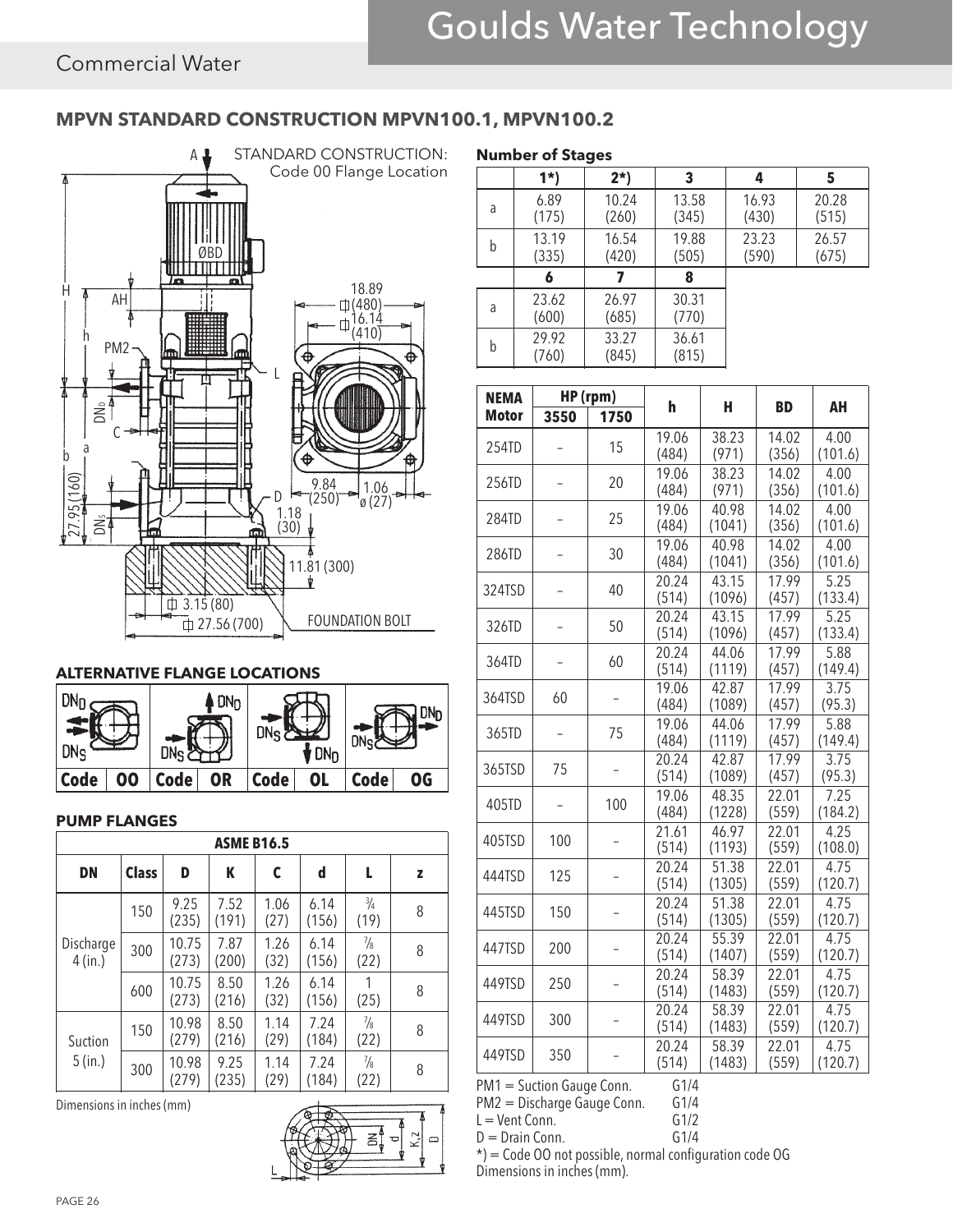# **SELECTION CHARTS MPVN 125.1 n = 3550 RPM**

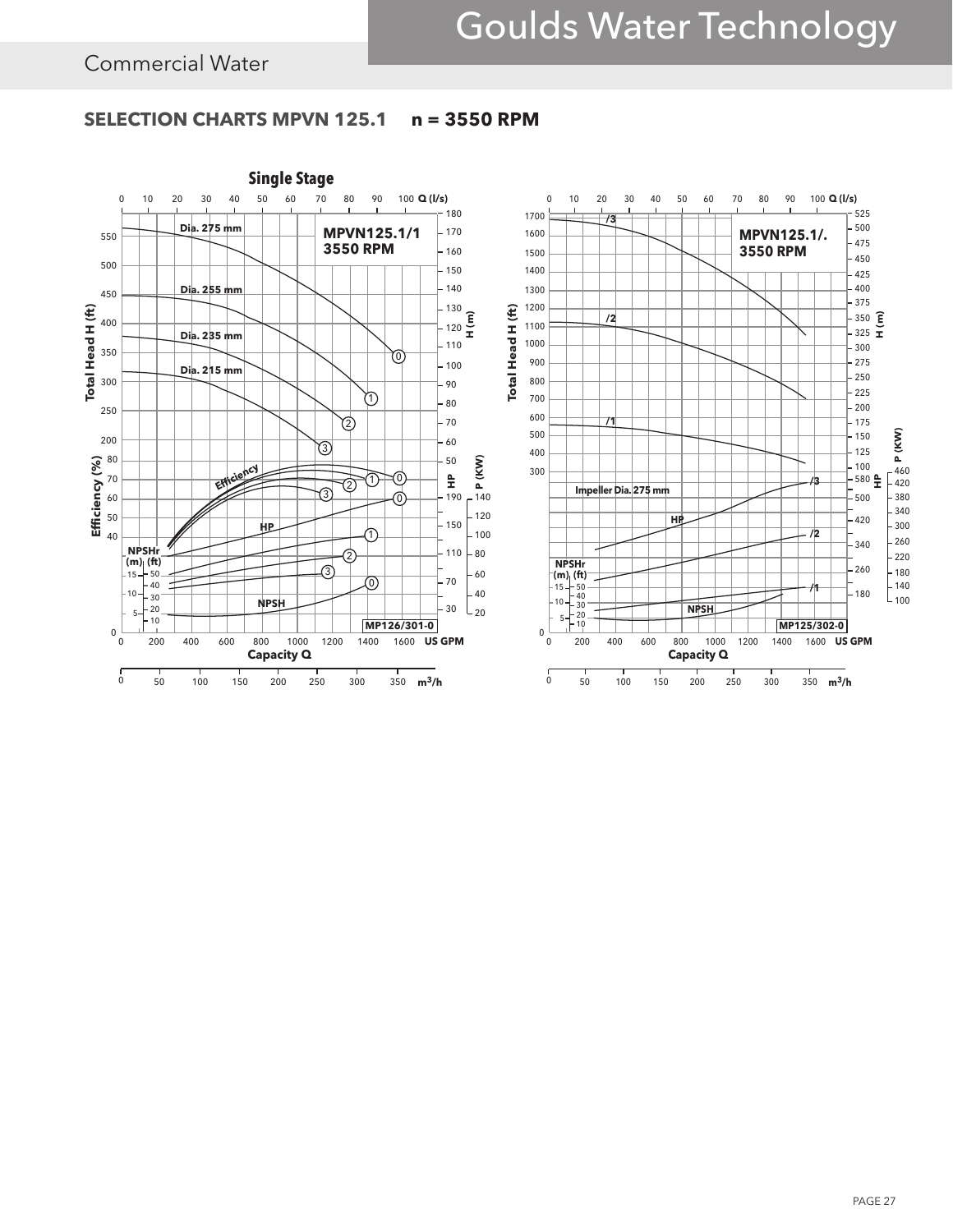# **SELECTION CHARTS MPVN 125.2 n = 3550 RPM**

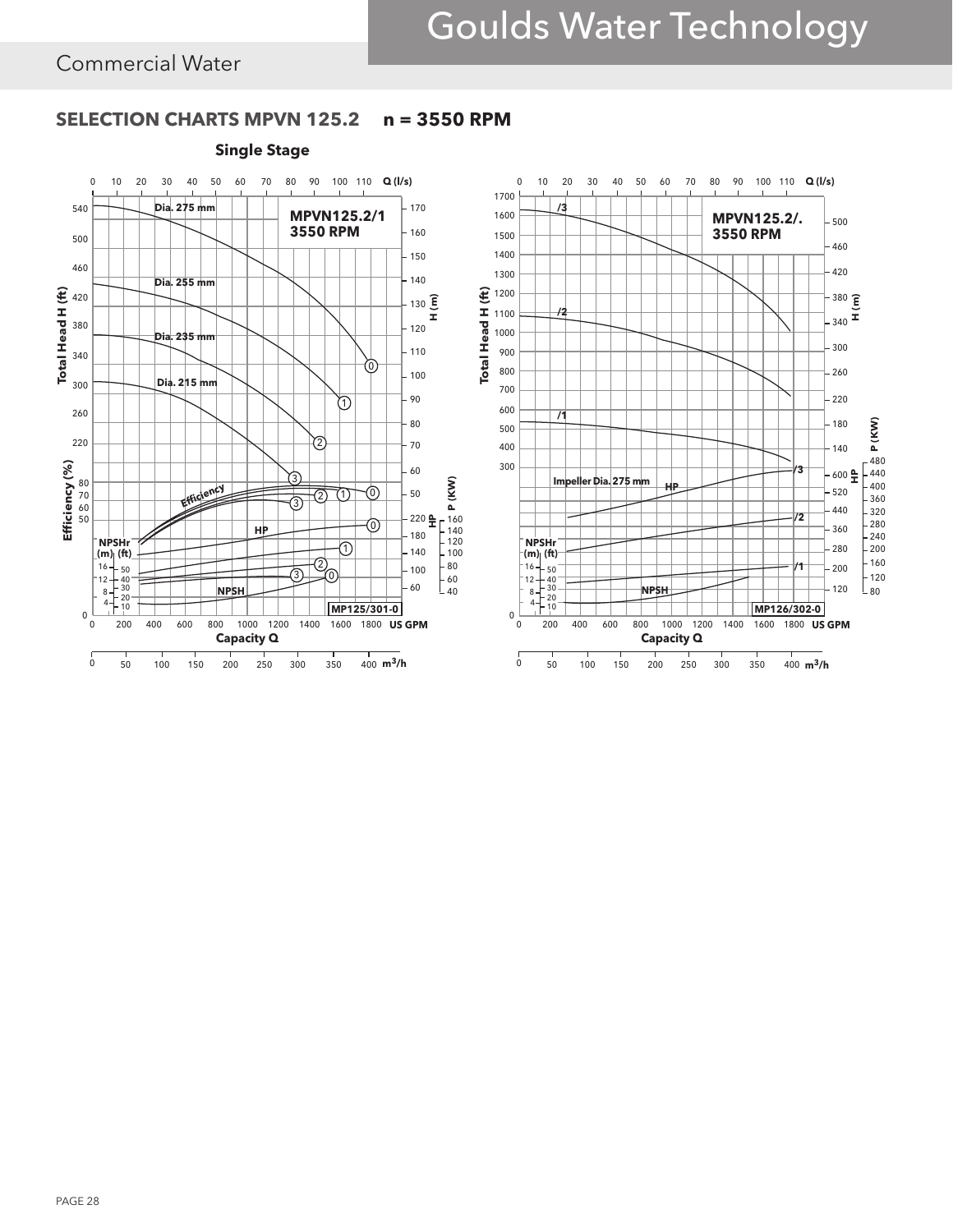# **SELECTION CHARTS MPVN 125.1 n = 1750 RPM**



<sup>0</sup> 20 40 60 80 100 120 140 160 180 200 220 **m<sup>3</sup>/h** 

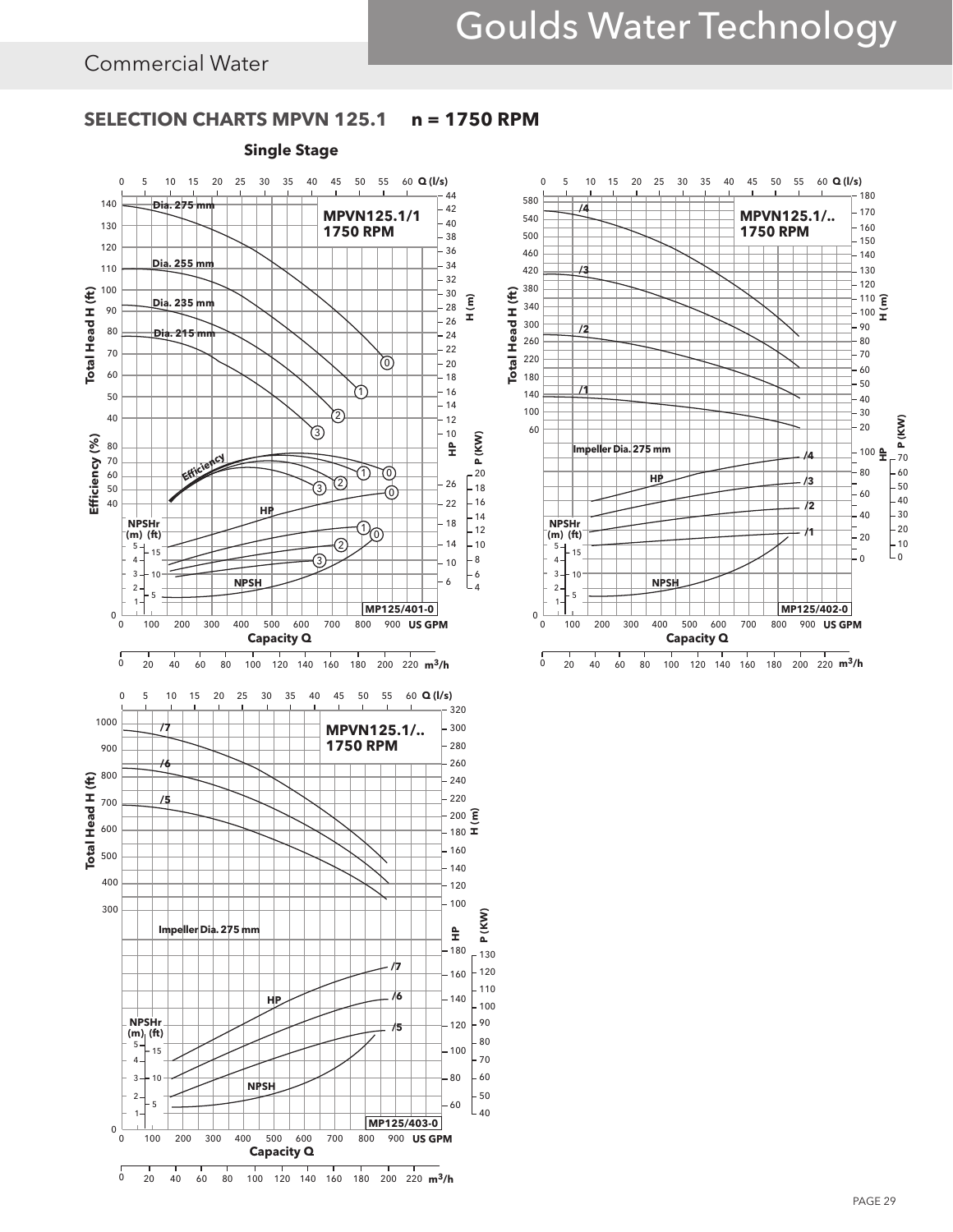# Goulds Water Technology

# Commercial Water

# **SELECTION CHARTS MPVN 125.2 n = 1750 RPM**



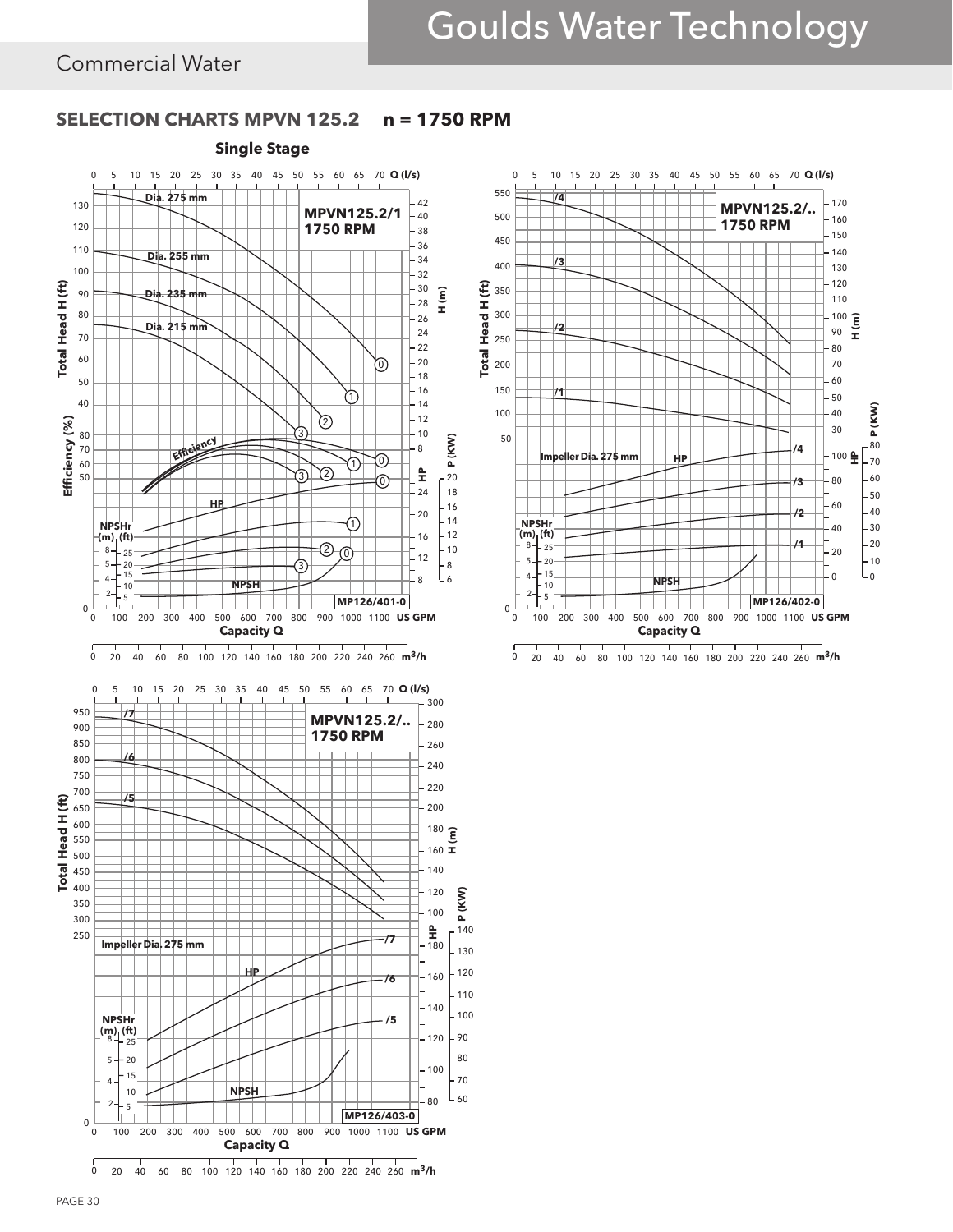# **MPVN STANDARD CONSTRUCTION MPVN125.1, MPVN125.2**



### **ALTERNATIVE FLANGE LOCATIONS**



### **PUMP FLANGES**

| <b>ASME B16.5</b>      |              |                |                |              |               |                        |    |  |  |
|------------------------|--------------|----------------|----------------|--------------|---------------|------------------------|----|--|--|
| <b>DN</b>              | <b>Class</b> | D              | К              | C            | d             | L                      | z  |  |  |
| Discharge<br>$5$ (in.) | 150          | 10.98<br>(279) | 8.50<br>(216)  | 1.14<br>(29) | 7.24<br>(184) | $\frac{7}{8}$<br>(22)  | 8  |  |  |
|                        | 300          | 10.98<br>(279) | 9.25<br>(235)  | 1.14<br>(29) | 7.24<br>(184) | $\frac{7}{8}$<br>(22)  | 8  |  |  |
|                        | 600          | 12.99<br>(330) | 10.51<br>(267) | 1.38<br>(35) | 7.24<br>(184) | $1\frac{1}{8}$<br>(29) | 8  |  |  |
| Suction<br>$6$ (in.)   | 150          | 11.81<br>(300) | 9.49<br>(241)  | 1.26<br>(32) | 8.31<br>(211) | $\frac{7}{8}$<br>(22)  | 8  |  |  |
|                        | 300          | 12.48<br>(317) | 10.63<br>(270) | 1.26<br>(32) | 8.31<br>(211) | $\frac{7}{8}$<br>(22)  | 12 |  |  |

Dimensions in inches (mm)



| <b>Number of Stages</b> |       |       |       |       |       |       |        |  |  |
|-------------------------|-------|-------|-------|-------|-------|-------|--------|--|--|
|                         | $1*$  | 2*)   | 3     |       | 5     | 6     |        |  |  |
| a                       | 8.66  | 12.80 | 16.93 | 21.06 | 25.20 | 29.33 | 33.46  |  |  |
|                         | (220) | (325) | (430) | (535) | (640) | (745) | (850)  |  |  |
| b                       | 15.75 | 19.88 | 24.02 | 28.15 | 32.28 | 36.42 | 40.55  |  |  |
|                         | (400) | (505) | (610) | (715) | (820) | (925) | (1030) |  |  |

| <b>NEMA</b>  |      | $HP$ (rpm) |                |                 |                |                              |
|--------------|------|------------|----------------|-----------------|----------------|------------------------------|
| <b>Motor</b> | 3550 | 1750       | h              | н               | <b>BD</b>      | AH                           |
| 324TD        |      | 40         | 23.50<br>(597) | 47.13<br>(1197) | 17.99<br>(457) | 5.25<br>(133.4)              |
| 326TD        |      | 50         | 23.50<br>(597) | 47.13<br>(1197) | 17.99<br>(457) | 5.25<br>(133.4)              |
| 364TD        |      | 60         | 23.50<br>(597) | 47.32<br>(1202) | 17.99<br>(457) | 5.88<br>(149.4)              |
| 365TD        |      | 75         | 23.50<br>(597) | 47.32<br>(1202) | 17.99<br>(457) | 5.88<br>(149.4)              |
| 405TD        |      | 100        | 25.98<br>(660) | 52.72<br>(1339) | 22.01<br>(559) | $\overline{7.25}$<br>(184.2) |
| 405TSD       | 100  |            | 23.50<br>(597) | 50.35<br>(1279) | 22.01<br>(559) | 4.25<br>(108.0)              |
| 444TD        |      | 125        | 25.98<br>(660) | 57.13<br>(1451) | 22.01<br>(559) | 8.50<br>(215.9)              |
| 444TSD       | 125  |            | 23.50<br>(597) | 54.65<br>(1388) | 22.01<br>(559) | 4.75<br>(120.7)              |
| 445TD        |      | 150        | 23.50<br>(660) | 57.13<br>(1451) | 22.01<br>(559) | 8.50<br>(215.9)              |
| 445TSD       | 150  |            | 25.98<br>(597) | 54.65<br>(1388) | 22.01<br>(559) | 4.75<br>(120.7)              |
| 447TD        |      | 200        | 23.50<br>(660) | 61.14<br>(1553) | 22.01<br>(559) | 8.50<br>(215.9)              |
| 447TSD       | 200  |            | 25.98<br>(597) | 58.66<br>(1490) | 22.01<br>(559) | 4.75<br>(120.7)              |
| 449TD        |      | 250        | 25.98<br>(660) | 64.13<br>(1629) | 22.01<br>(559) | 8.50<br>(215.9)              |
| 449TSD       | 250  |            | 23.50<br>(597) | 61.65<br>(1566) | 22.01<br>(559) | 4.75<br>(120.7)              |
| 449TSD       | 300  |            | 23.50<br>(597) | 61.65<br>(1566) | 22.01<br>(559) | 4.75<br>(120.7)              |
| 449TSD       | 350  |            | 23.50<br>(597) | 61.65<br>(1566) | 22.01<br>(559) | 4.75<br>(120.7)              |
| 449TSD       | 400  |            | 23.50<br>(597) | 61.65<br>(1566) | 22.01<br>(559) | 4.75<br>(120.7)              |
| 500TSD       | 500  |            | 23.50<br>(630) | 69.80<br>(1773) | 25.00<br>(635) | 4.75<br>(120.7)              |

PM1 = Suction Gauge Conn. G1/4

PM2 = Discharge Gauge Conn. G1/4

 $L =$  Vent Conn. G1/2

 $D = Drain Conn.$  G1/4

\*) = Code OO not possible, normal configuration code OG Dimensions in inches (mm).